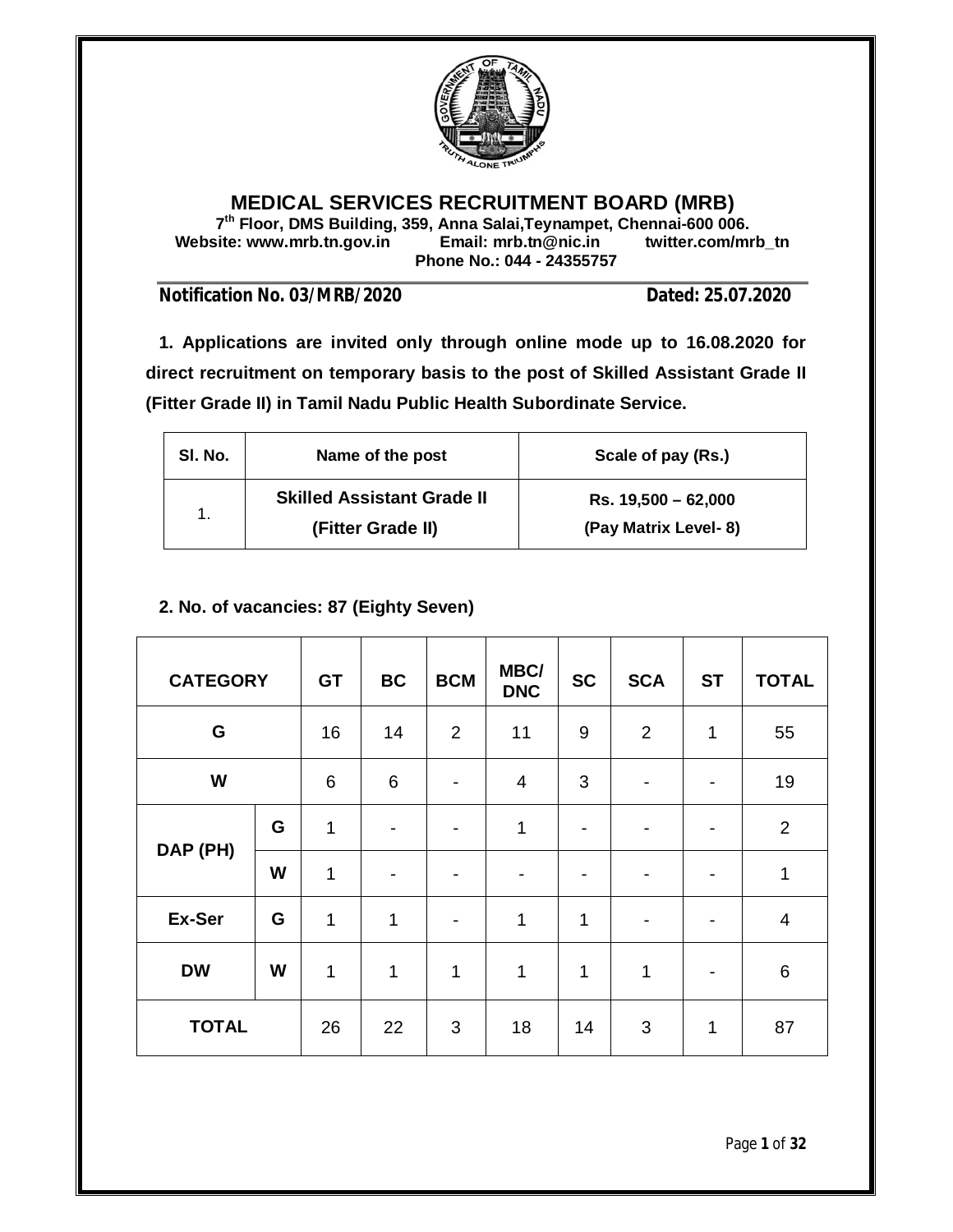| <b>Abbreviation</b> | <b>Detail</b>                                  |  |
|---------------------|------------------------------------------------|--|
| <b>BC</b>           | <b>Backward Classes</b>                        |  |
| BC(M)               | <b>Backward Classes (Muslims)</b>              |  |
| DAP (PH)            | <b>Differently Able Persons</b>                |  |
| <b>DW</b>           | <b>Destitute Widow</b>                         |  |
| Ex-Ser              | Ex-Servicemen                                  |  |
| G                   | General                                        |  |
| <b>GT</b>           | <b>General Turn</b>                            |  |
| MBC / DNC           | Most Backward Classes / Denotified Communities |  |
| <b>SC</b>           | <b>Scheduled Castes</b>                        |  |
| SC(A)               | Scheduled Castes (Arunthathiyars)              |  |
| <b>ST</b>           | <b>Scheduled Tribes</b>                        |  |
| W                   | Women                                          |  |

| <b>3. IMPORTANT DATE:</b>                                                         |            |  |  |  |
|-----------------------------------------------------------------------------------|------------|--|--|--|
| Date of Notification                                                              | 25.07.2020 |  |  |  |
| Last date for submission of Application<br>(Online Registration & Online payment) | 16.08.2020 |  |  |  |

## **4.SCALE OF PAY:**

Scale of pay of Rs **Rs. 19,500 – 62,000 (Pay Matrix Level- 8)**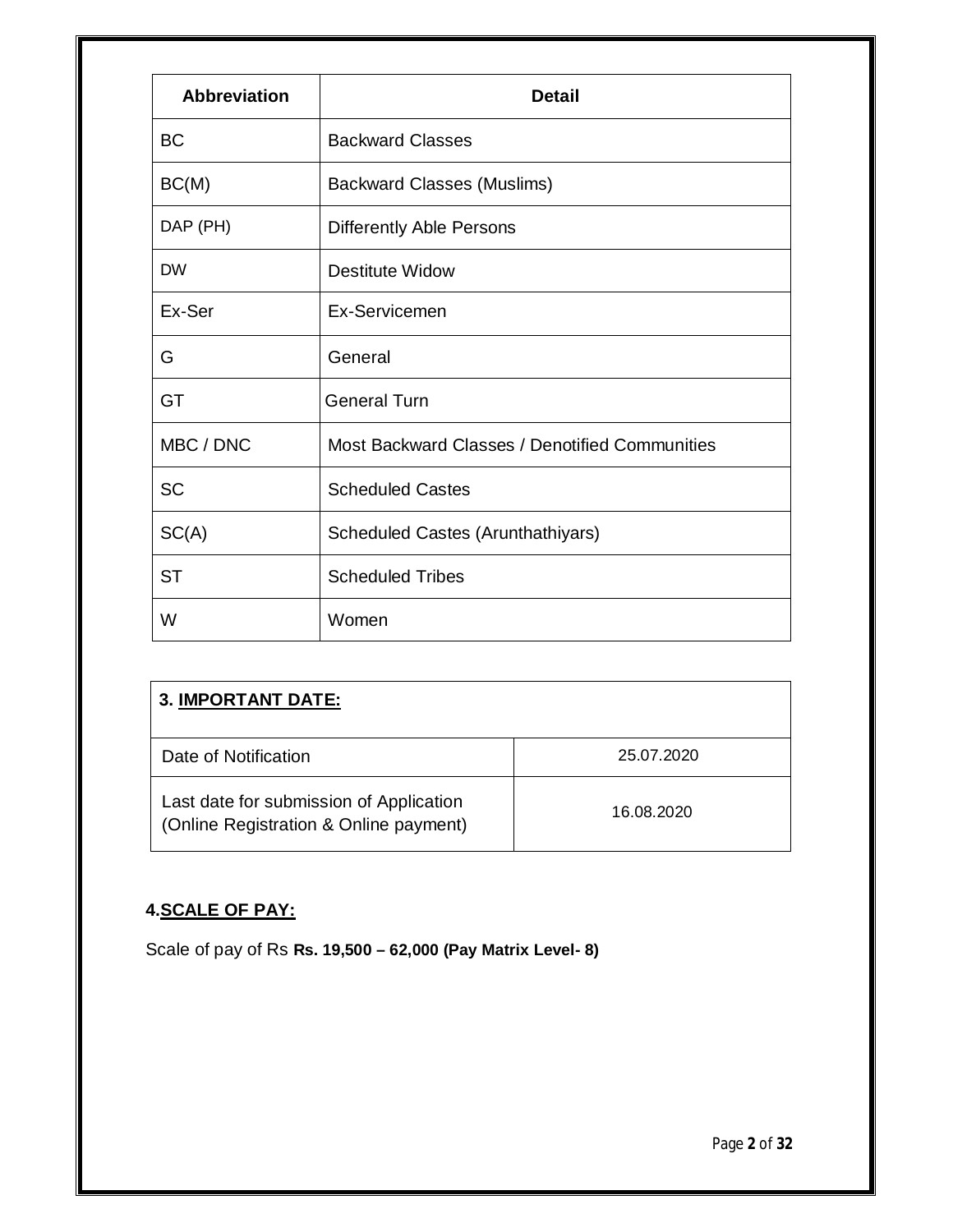## **5. RESERVATION AND RELATED INFORMATION:**

| a)<br>liable for change (decrease or increase) with reference to vacancy position at<br>any time before finalisation of selection for appointment.<br>b)<br>instructions with regard to reservation can be seen in Annexure-2 of this<br>notification.<br>$\mathsf{c})$<br>the concessions / relaxations / benefits applicable to BC candidates are |                                                                           |  |  |  |
|-----------------------------------------------------------------------------------------------------------------------------------------------------------------------------------------------------------------------------------------------------------------------------------------------------------------------------------------------------|---------------------------------------------------------------------------|--|--|--|
|                                                                                                                                                                                                                                                                                                                                                     |                                                                           |  |  |  |
|                                                                                                                                                                                                                                                                                                                                                     |                                                                           |  |  |  |
|                                                                                                                                                                                                                                                                                                                                                     | The rule of reservation is applicable as per the rules in force. Detailed |  |  |  |
|                                                                                                                                                                                                                                                                                                                                                     |                                                                           |  |  |  |
|                                                                                                                                                                                                                                                                                                                                                     |                                                                           |  |  |  |
|                                                                                                                                                                                                                                                                                                                                                     | Separate reservation of 3.5% within the 30% reservation available for     |  |  |  |
|                                                                                                                                                                                                                                                                                                                                                     | Backward Classes is applicable only to Backward Class Muslims (BCMs). All |  |  |  |
|                                                                                                                                                                                                                                                                                                                                                     |                                                                           |  |  |  |
| applicable to BC Muslim candidates as well.                                                                                                                                                                                                                                                                                                         |                                                                           |  |  |  |
| The expression B.C (i.e. Backward Class) wherever it occurs including online<br>d)                                                                                                                                                                                                                                                                  |                                                                           |  |  |  |
| application form, should be read as "B.C. (other than BCM) and B.C.                                                                                                                                                                                                                                                                                 |                                                                           |  |  |  |
| (Muslims)", [BCMs denotes Backward Class Muslims].                                                                                                                                                                                                                                                                                                  |                                                                           |  |  |  |
| <b>Reservation for Destitute Widow:-</b><br>e)                                                                                                                                                                                                                                                                                                      |                                                                           |  |  |  |
| i.<br>In the case of direct recruitment to the posts with Grade Pay which                                                                                                                                                                                                                                                                           |                                                                           |  |  |  |
|                                                                                                                                                                                                                                                                                                                                                     |                                                                           |  |  |  |
|                                                                                                                                                                                                                                                                                                                                                     | does not exceed Rs.2800/-, 10% of vacancies out of thirty percent         |  |  |  |
| vacancies set apart for women shall be set apart for destitute widows                                                                                                                                                                                                                                                                               |                                                                           |  |  |  |
| and the first vacancy in every ten vacancies set apart for women in                                                                                                                                                                                                                                                                                 |                                                                           |  |  |  |
|                                                                                                                                                                                                                                                                                                                                                     | each category namely the General Turn, Backward Class Muslims,            |  |  |  |
|                                                                                                                                                                                                                                                                                                                                                     | Backward Classes, Most Backward Classes / Denotified Communities,         |  |  |  |
| Scheduled Castes or Scheduled Tribes shall be apart for destitute                                                                                                                                                                                                                                                                                   |                                                                           |  |  |  |
| widows. If no qualified and suitable destitute widow is available, the                                                                                                                                                                                                                                                                              |                                                                           |  |  |  |
| turn so set apart for destitute widow shall go to the women (other than                                                                                                                                                                                                                                                                             |                                                                           |  |  |  |
| destitute widow) belonging to respective category.                                                                                                                                                                                                                                                                                                  |                                                                           |  |  |  |
| Every candidate claiming to be a "destitute widow" shall produce a<br>ii.                                                                                                                                                                                                                                                                           |                                                                           |  |  |  |
| certificate in the format given in Annexure 9 to this notification from                                                                                                                                                                                                                                                                             |                                                                           |  |  |  |
| the Revenue Divisional Officer or the Assistant Collector or the Sub-                                                                                                                                                                                                                                                                               |                                                                           |  |  |  |
| Collector concerned.                                                                                                                                                                                                                                                                                                                                |                                                                           |  |  |  |
| f)<br>Reservation for Ex-service men:-                                                                                                                                                                                                                                                                                                              |                                                                           |  |  |  |
| In direct recruitment to the Group 'C' post, five percent (5%) posts are                                                                                                                                                                                                                                                                            |                                                                           |  |  |  |
|                                                                                                                                                                                                                                                                                                                                                     | reserved for Ex-service men as per the 200 point roster of Government of  |  |  |  |
| Tamil Nadu. Every candidate claiming to be an Ex-servicemen, if already                                                                                                                                                                                                                                                                             |                                                                           |  |  |  |

Page **3** of **32**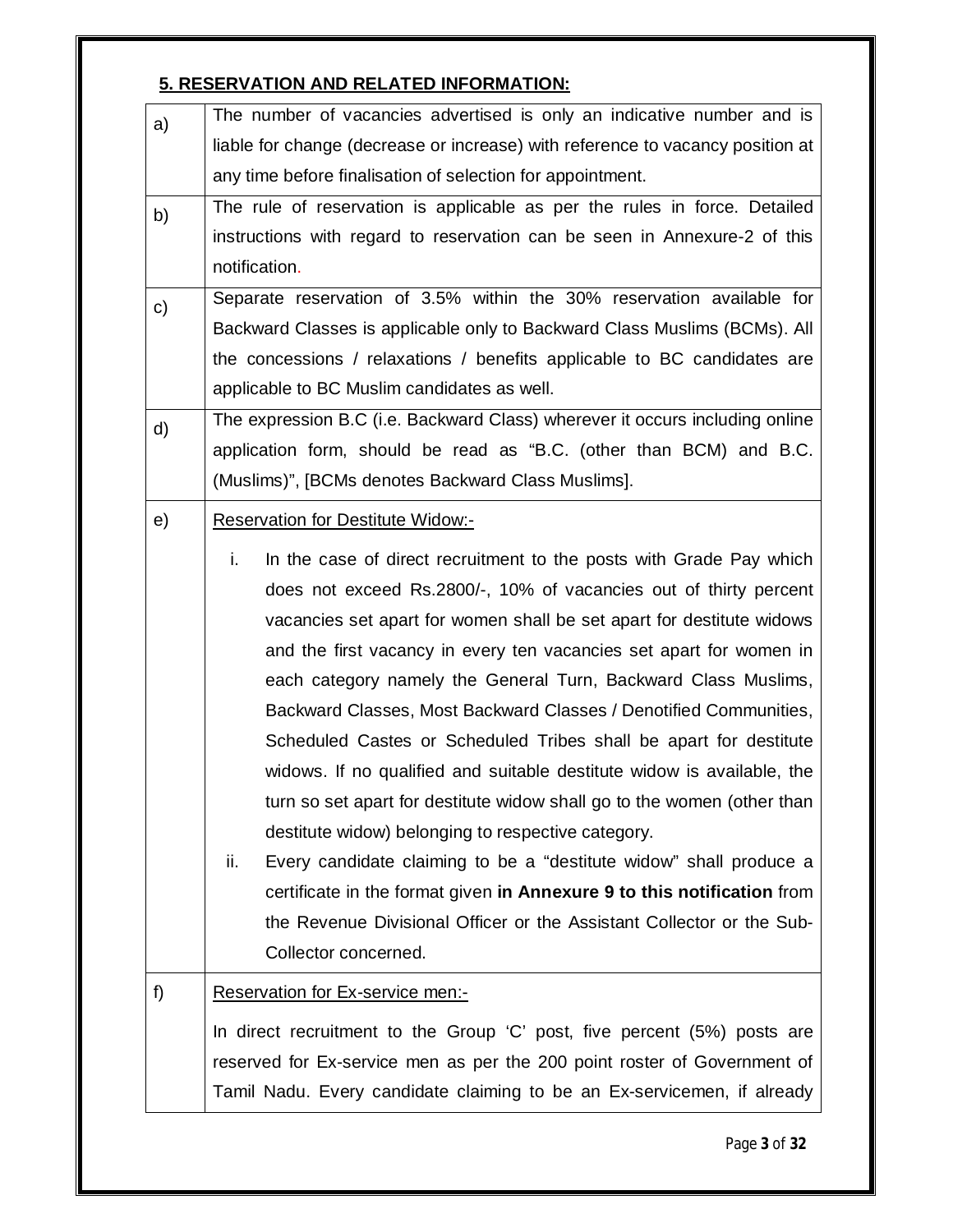|    | discharged, should produce the Discharge Certificate from the Defence            |
|----|----------------------------------------------------------------------------------|
|    | services, pension, payment order etc. and if the candidate is serving            |
|    | personnel (yet to be discharged) the candidate has to produce an                 |
|    | undertaking as in Annexure 8 A(in Annexure $-$ 8) and form of certificate for    |
|    | serving personnel in Annexure 8 B(in Annexure $-8$ ).                            |
| g) | Reservation for differently abled:-                                              |
|    | Provisions of Tamil Nadu Government Servants (Conditions of Service)             |
|    | Amendment Act 2017 (Act 30 of 2017) will be applicable.                          |
|    | 4% of the posts are reserved for Differently Abled candidates                    |
|    | (Orthopaedically physically Disabled Disability in the lower limb between 40     |
|    | to $50\%$ )OL $-$ 40 to $50\%$ as per G.O.(Ms.) No. 3, Health and Family Welfare |
|    | (C2) Department dated 06.01.2016 and G.O. (Ms.) No. 21, Welfare of               |
|    | Differently Abled Persons (DAP-3.2) Department dated 30.05.2017. Such            |
|    | candidates have to produce a certificate of physical fitness from the Medical    |
|    | Board (as in Annexure 7A / 7B of this notification). That Certificate should be  |
|    | obtained from the Medical Board of a Government Medical college /                |
|    | Government District Head Quaters Hospital as the case may be.                    |
|    |                                                                                  |

## **6 A. AGE (as on 01.07.2020):**

| SI.<br>No. | <b>Category</b>          | Minimum Age<br>(should have<br>completed)<br>(in years) | <b>Maximum Age</b><br>(in years) |    |
|------------|--------------------------|---------------------------------------------------------|----------------------------------|----|
|            |                          | 18                                                      | ST / SCA/ SC/ MBC&DNC/ BCM /BC   | OC |
| a.         | For all categories       |                                                         | 58                               | 30 |
| b.         | Differently Abled Person | 18                                                      | 58                               | 40 |
| C.         | Ex-Service men           | 18                                                      | 58                               | 48 |
| d.         | Destitute Widow          | 18                                                      | 58                               | 58 |

**Note:**

- 1. Sub-Section 8 of Section 20 of the Tamil Nadu Government Servants (Conditions of Service) Act- 2016 shall be applicable to this recruitment.
- **2.** Applicants not belonging to SCs, SC(A)s, STs, MBC&DCs, BCs, BCMs who have put in 5 years or more of service in the State/Central Government are not eligible to apply even if they are within the age limit.

Page **4** of **32**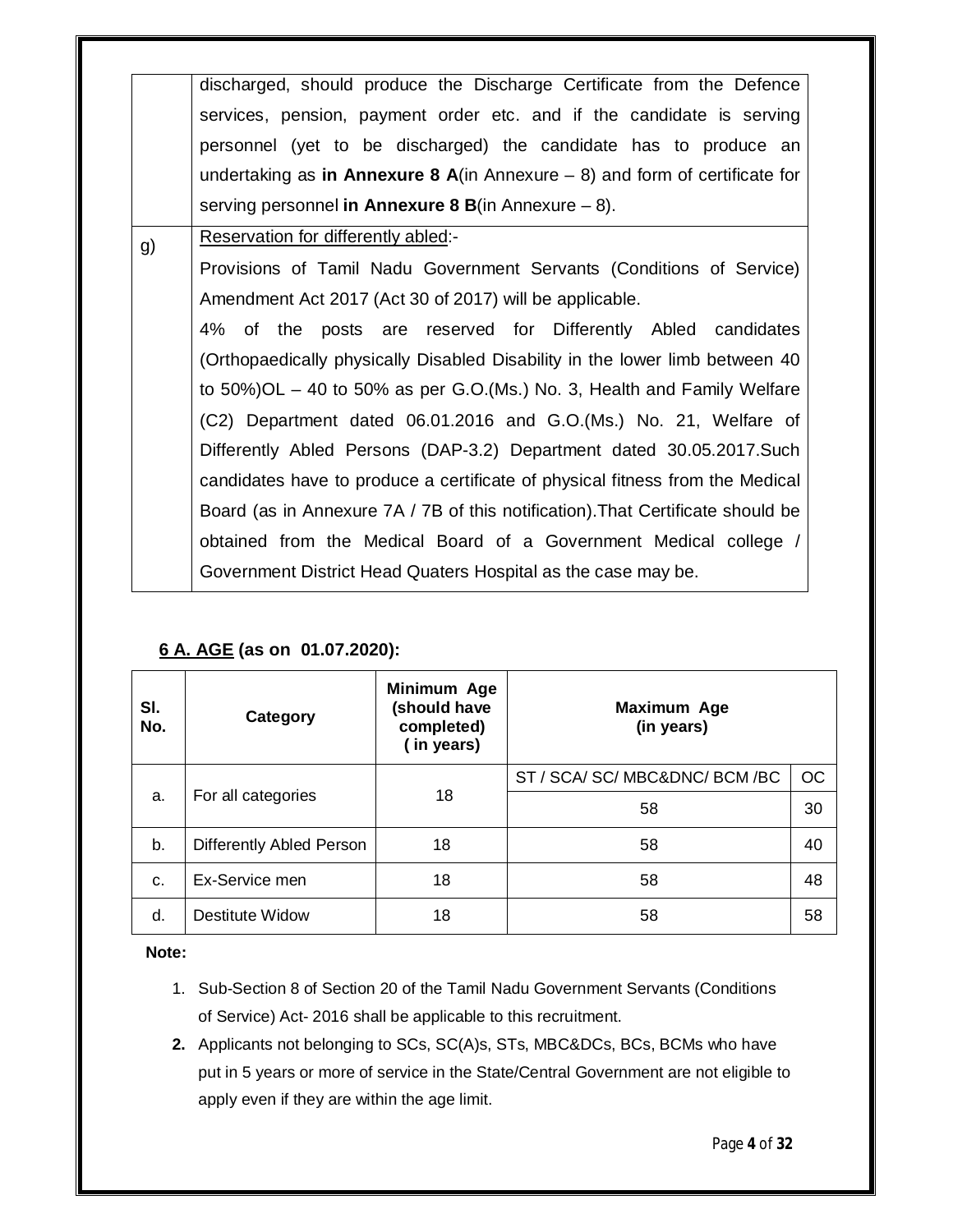#### **Age concession for Ex-servicemen:-**

- " Notwithstanding anything contained in the Act or in the special rules for the various State and Subordinate Services, an ex – serviceman who has not completed forty eight years of age , if he does not belong to Scheduled Caste or Scheduled Tribe or Backward class or Most Backward Class or Denotified Community and fifty three years, if he belongs to Scheduled Caste or Scheduled Tribe or Backward Class or Most Backward Class or Denotified Community on the 1<sup>st</sup> July of the year in which the selection for appointment is made, but is otherwise qualified and whose name is suggested by a local Employment Exchange for appointment to a vacancy under the Government notified to it shall be eligible for such appointment."
- " Persons serving in the Armed Forces shall be eligible to apply for posts under the Government if they are due to Complete the specified term of their engagement in the Armed forces within one year from the last date prescribed by the appropriate authority for receipt of the application in respect of a particular recruitment. All such candidates while making their applications shall submit a self undertaking and a form of certificate from their Commanding Officer in the format given in Annexure – 8 of this notification. "

[Section 63 of Tamil Nadu Government Servants (Conditions of Service) Act - 2016]

#### **Age concession for Differently abled candidates:-**

Eligible Differently Abled candidates can avail age concession up to ten years over and above the age limits prescribed for the appointment to post by direct recruitment.

[Section 64 of Tamil Nadu Government Servants (Conditions of Service) Act - 2016]

#### **6B. EDUCATIONAL QUALIFICATION:**

 Candidate shall possess the following qualification on the date of this notification *viz. 25.07.2020.*

| SI.<br>No. | Name of the post                                          | Qualification                                                                                                                                                                                                                                                                                            |
|------------|-----------------------------------------------------------|----------------------------------------------------------------------------------------------------------------------------------------------------------------------------------------------------------------------------------------------------------------------------------------------------------|
|            | <b>Skilled Assistant</b><br>Grade II<br>(Fitter Grade II) | A pass in SSLC or its equivalent.<br>National Trade Certificate (NTC) in Mechanic<br>ΙΙ.<br>(Motor Vehicle)<br>National Apprenticeship Certificate (NAC) in<br>III.<br>Mechanic (Motor Vehicle) Trade.<br>(as specified in G.O.(D).No.99, Health and Family<br>Welfare (AD2) Department, dated 22.01.19) |
|            |                                                           | Page 5 of 32                                                                                                                                                                                                                                                                                             |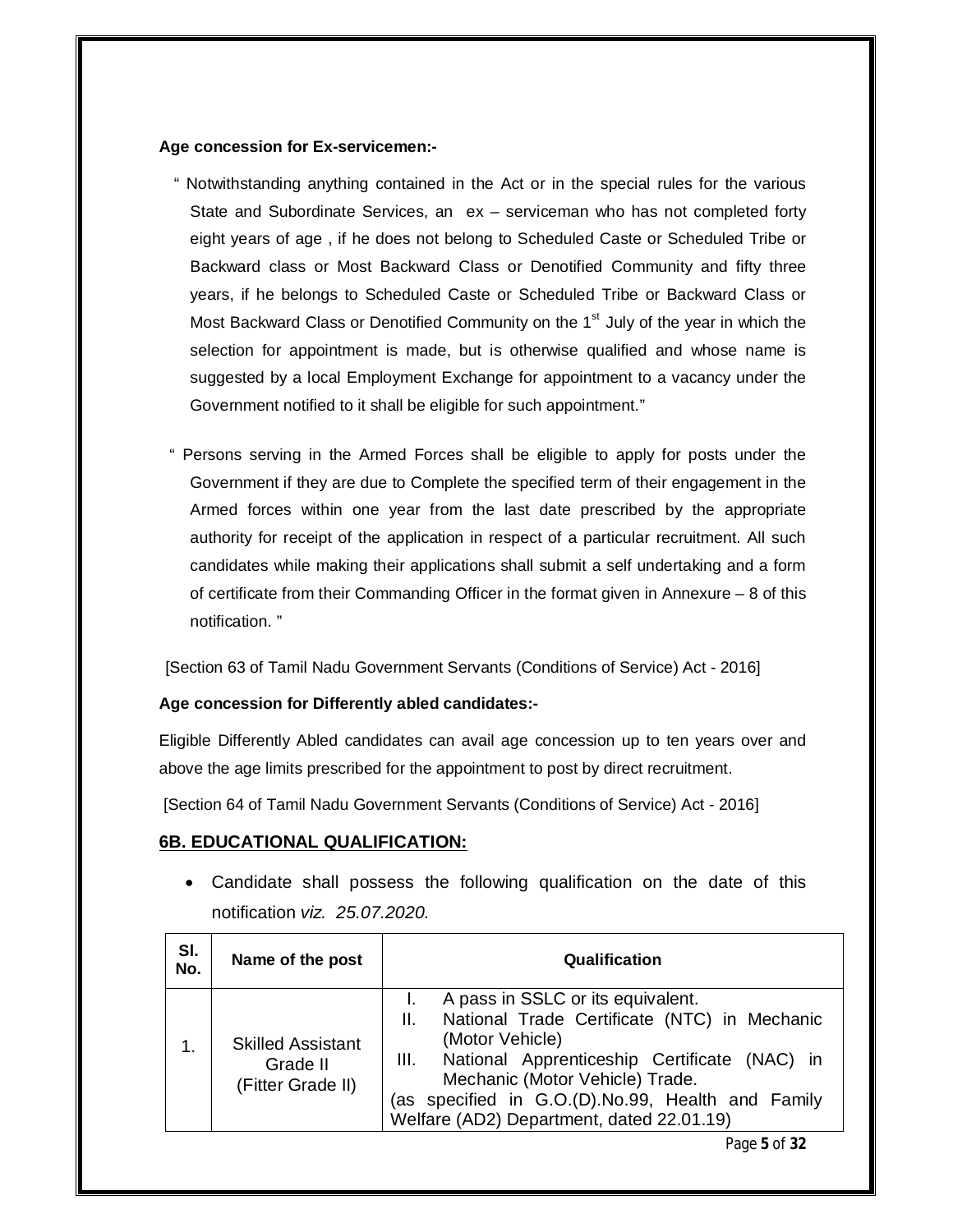## **6C. CONDITIONS AND QUALIFICATION:**

i. The claims of the candidates with regard to the date of birth, educational/technical qualifications and community are generally accepted only based on the information furnished by them in their on-line application, without physical verification of their claims. Their candidature therefore will be provisional and subject to the Board satisfying itself, about their age, educational/technical qualifications, community etc. through a physical verification process. The candidature is therefore, provisional at all stages and the Board reserves the right to reject any candidature at any stage, even after the selection has been made.

ii. If a candidate claims equivalent qualification, the onus of proving the same rests with the candidate.

iii. Persons with required qualification whether registered in employment exchange or otherwise are eligible to apply.

## **7. PROCEDURE OF SELECTION:**

**7a.** Selection will be made based on the marks scored by the candidates in their academic and technical qualification(s) for the post of **Fitter Grade II now redesignated as Skilled Assistant Grade II** duly following the rules of reservation and communal rotation issued by the Government of Tamil Nadu. There will be no oral test (Interview) for the post.

| <b>Minimum educational</b><br>qualification required for the | <b>Weightage of marks</b>                    |                    |  |
|--------------------------------------------------------------|----------------------------------------------|--------------------|--|
| post                                                         | <b>Cerificate / Diploma</b><br><b>Course</b> | <b>SSLC / 10th</b> |  |
| <b>Skilled Assistant Grade II</b><br>(Fitter Grade II)       | 60%                                          | 40%                |  |

**Note:**

- i) In case marks are not awarded for any batch of the Diploma / certificate course, but only a Certificate or Diploma is issued for having passed the examination then selection for all will be done based on the marks scored by the applicants in SSLC and HSC / PUC examinations only.
- ii) Wherever the basic essential qualification for a technical post is a Diploma / certificate and admission to such a programme has been changed from SSLC to HSC, in all such cases the weightage will be restricted to marks obtained

Page **6** of **32**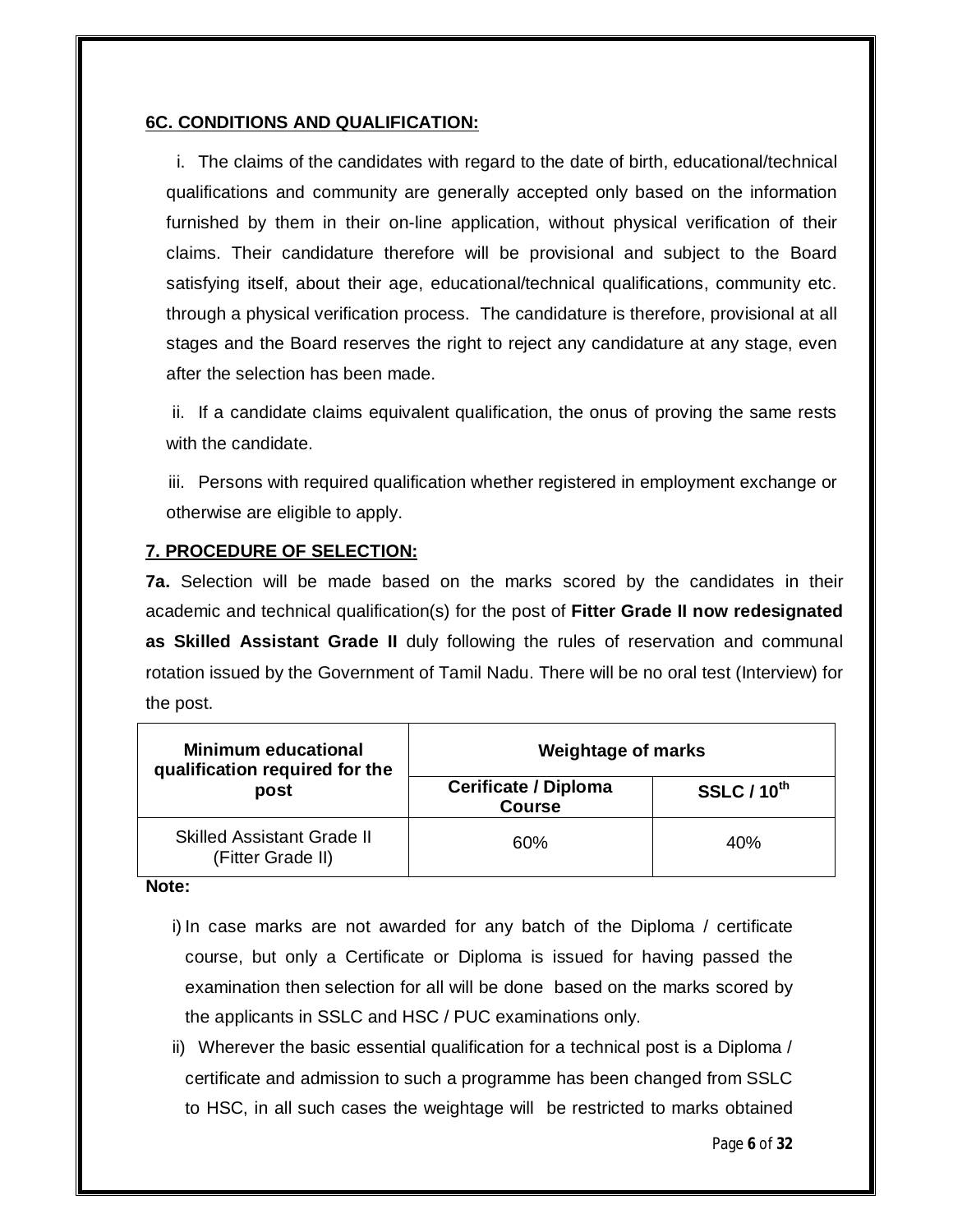in SSLC and the technical Diploma / certificate.

**7b.**The selection will be made for the Skilled Assistant Grade – II (Fitter Grade - II) post, duly following the relevant rules of reservation and communal rotation of Government of Tamil Nadu.

## **8. FEE :**

| SC / SCA / ST / DAP(PH) / DW | Rs. 250/- | Others | Rs. 500/- |
|------------------------------|-----------|--------|-----------|
|------------------------------|-----------|--------|-----------|

The details regarding on-line/off-line remittance can be seen in Annexure-1.

On-line applications once registered / completed will not be allowed to be withdrawn and / or the fee paid towards the registration / application will not be refunded / adjusted for any reason.

## **9. ON-LINE REGISTRATION:**

- a. Interested and eligible candidates are to visit the Medical Services Recruitment Board's website **www.mrb.tn.gov.in** and familiarize themselves with the detailed notification.
- b. On the Home Page, click "Online Registration" to open up the On-Line Application Form.
- c. Select the name of the post of **Skilled Assistant Grade II (Fitter Grade II).**
- d. All the required particulars be entered without skipping any field.
- e. **Mobile number and e-mail are mandatory; you are also requested to provide alternate secondary Mobile No., Landline number as well. All communication from MRB will be sent only to the registered primary mobile number by SMS and to the registered e-mail only and by no other means**.
- f. Candidates are required to upload their scanned copy of colour photograph (not exceeding 500 kb in size) and scanned copy of signature (not exceeding 200 kb in size) as per the specifications given in the Guidelines for Scanning and Upload of Photograph and Signature. An online application is incomplete without the Photograph, Signature upload.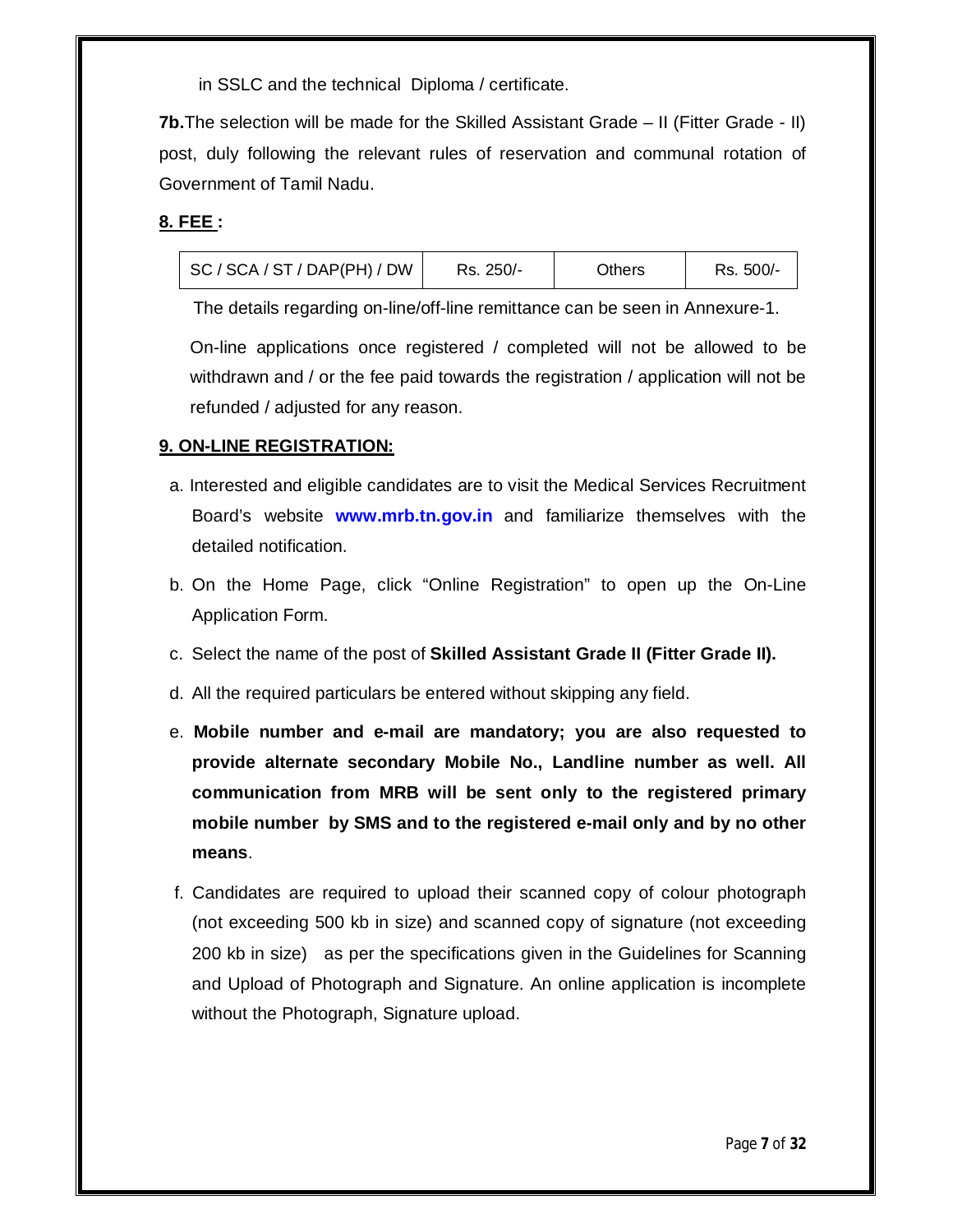

- g**. The candidates need to apply only in online mode**. They shall not send copies of certificates / printed application to MRB. In the online application, candidates need to furnish the details such as: Community Certificate number; Issuing Authority; Date of issue, in support of the claims made with regard to community failing which the application will not be considered.
- h. Candidates need to verify their eligibility for the post before submitting their online application. If a candidate furnished wrong information, action will be taken by MRB to debar such candidate from the future exams/recruitment, apart from other legal actions.

Please read the instructions on "How to Apply On-line" in Annexure-1.

## **10. COMMUNICATION WITH THE MRB:**

- i. Any communication intended for the Board must be made in writing and addressed only to the Medical Services Recruitment Board, 7<sup>th</sup> floor, 359, Anna Salai, Teynampet, Chennai - 600 006.
- ii. If a reply is sought, it must be accompanied by an envelope affixed with sufficient postage stamps with the address to which the reply is to be sent.
- iii. Communications seeking reasons for non-selection and other qualifications will receive no attention. Requests for furnishing causes of failure (non-selection) will not be complied with.
- iv.The Board will receive communication only from candidates. Communication in the name of pleader or agent will not be entertained.

Page **8** of **32**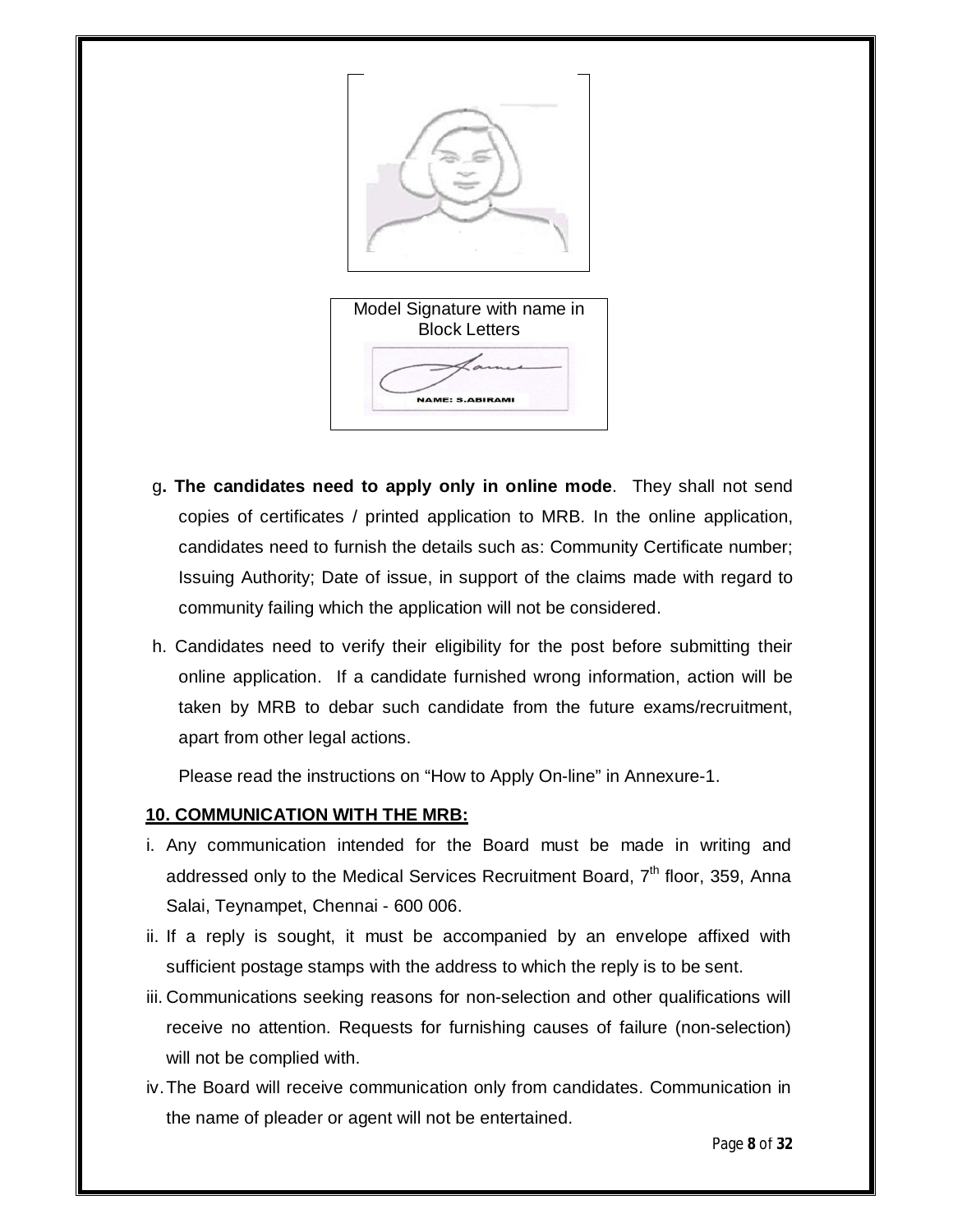- v. Details of provisionally selected candidates will be hosted in the Board's website **www.mrb.tn.gov.in**.
- vi. Latest news will be updated first in the official twitter account of MRB **www.twitter.com/mrb\_tn**
- vii. After the selection is made by the Board, the Appointment and postings of **Skilled Assistant Grade II (Fitter Grade II)** will be made by the Appointing Authority.
- viii. Any claim relating to the selection should be received within 30 days from the date of announcement of results. Claims received thereafter will not be considered.

## **11. CERTIFICATE OF PHYSICAL FITNESS:**

Candidates provisionally selected for appointment to the posts will be required to produce a certificate of physical fitness including Vision Certificate in the prescribed form.

## **12. SPECIAL INSTRUCTIONS:**

All the candidates wishing to apply shall abide by / agree to the following undertaking and declaration in the on-line application form. In addition, candidates who are called for certificate verification shall also submit the following undertaking and declaration.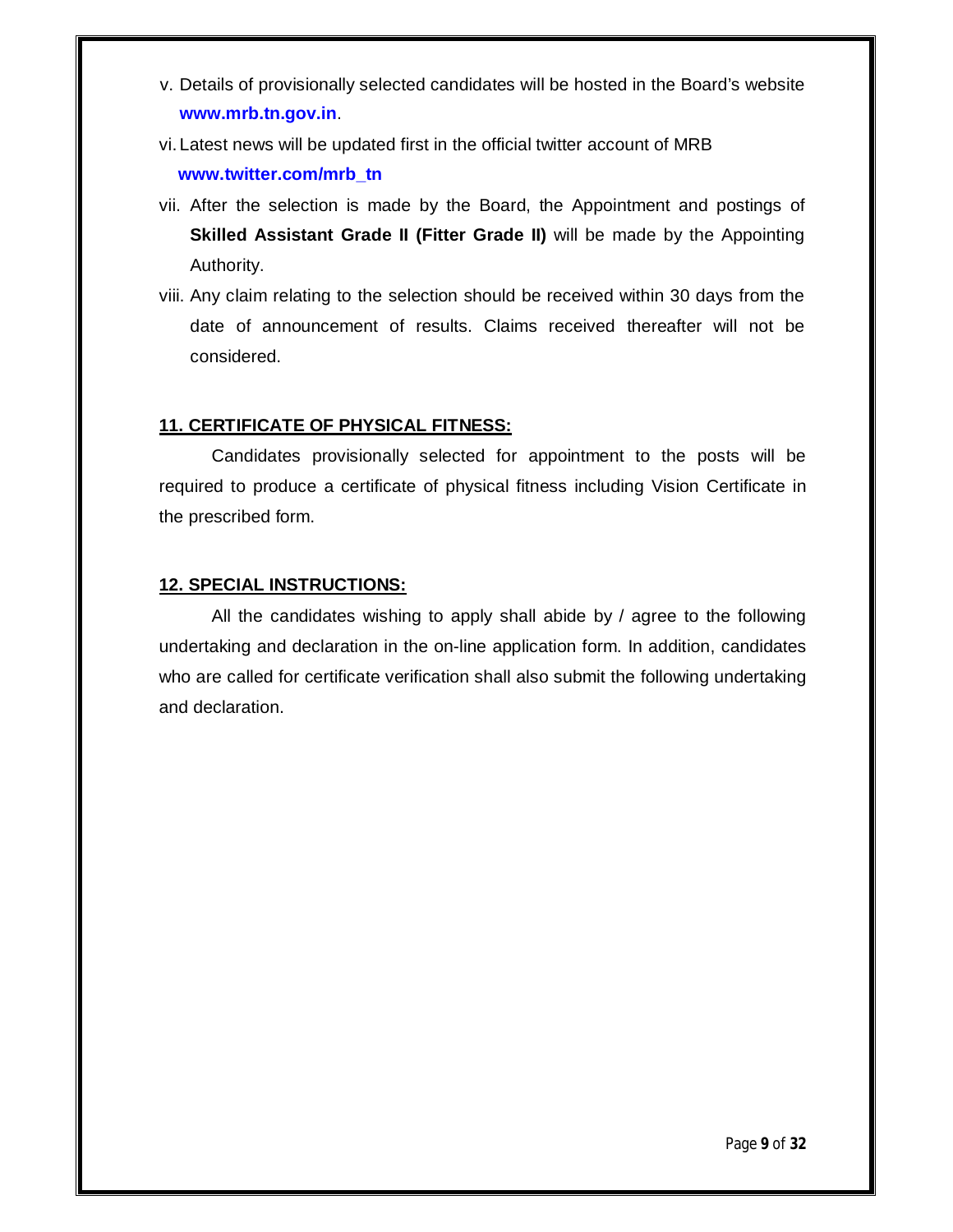## **A. UNDERTAKING BY THE CANDIDATE**

- i) In the event of selection, the candidate shall be willing to serve in Government in any Medical Institution of the State.
- ii) Successful candidate shall join duty within 30 days from the date of receipt of appointment orders and shall not claim extension of joining time citing that he/she is undergoing higher studies or for any other reason. He/she shall abide by the condition that his/her name will be removed from the approved list without assigning any reasons therefor, if he/she fails to join duty within the stipulated time.
- iii) I shall abide by the condition that if he/she is selected and appointed as **Skilled Assistant Grade II (Fitter Grade II)**, after joining duty, he / she shall not be permitted to undergo any course within the period of two years excluding the period of leave.
- iv) If the candidate is under any contractual obligation, to serve under any State Government / Local Bodies / Private Institutions he/she must produce a 'No Objection Certificate' from the Appointing Authority concerned.

(Signature of the candidate)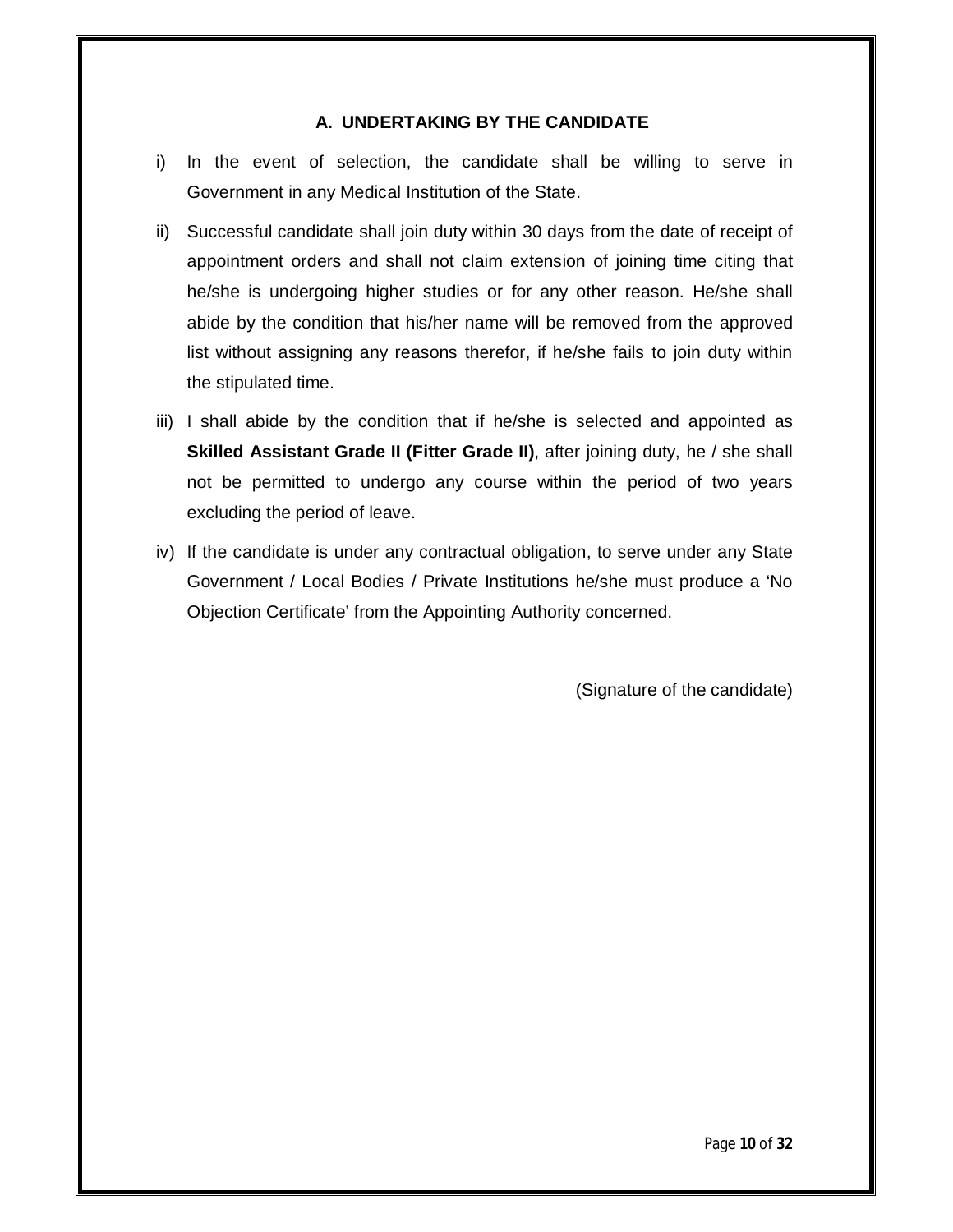#### **B. DECLARATION BY THE CANDIDATE**

- I. I hereby declare that all the particulars furnished in this application are true, correct and complete to the best of my knowledge and belief**.** In the event of any information being found false or incorrect or ineligibility being detected before or after the selection, action can be taken against me by the MRB.
- II. I hereby declare that I will not be a party to any kind of canvassing on my behalf.
- III. I further declare that I fulfill all the eligibility conditions prescribed for admission to this post.
- IV. I have informed my employer in writing that I am applying for this post and furnish the NOC for this purpose (if applicable).
- V. I have gone through the instructions etc. to candidates and the Board's Notification for this recruitment before filling up the application form.
- VI. I declare that I possess the Medical Standards prescribed for the post(s) which I am now applying.
- VII. I certify that I have not been debarred / disqualified by the Board or any other recruiting agency.
- VIII. I am not a dismissed Government Employee.
- IX. There is no criminal case/ Vigilance Case filed against me in any Police Station / Court.
- X. I hereby declare that my character/antecedents are suitable for appointment to this post.
- XI. I declare that I do not have more than one living spouse / I am unmarried.

(Signature of the candidate)

**13. Candidates are advised to read and familiarize themselves with this detailed notification before filling online application in www.mrb.tn.gov.in**

 **Member Secretary**

Page **11** of **32**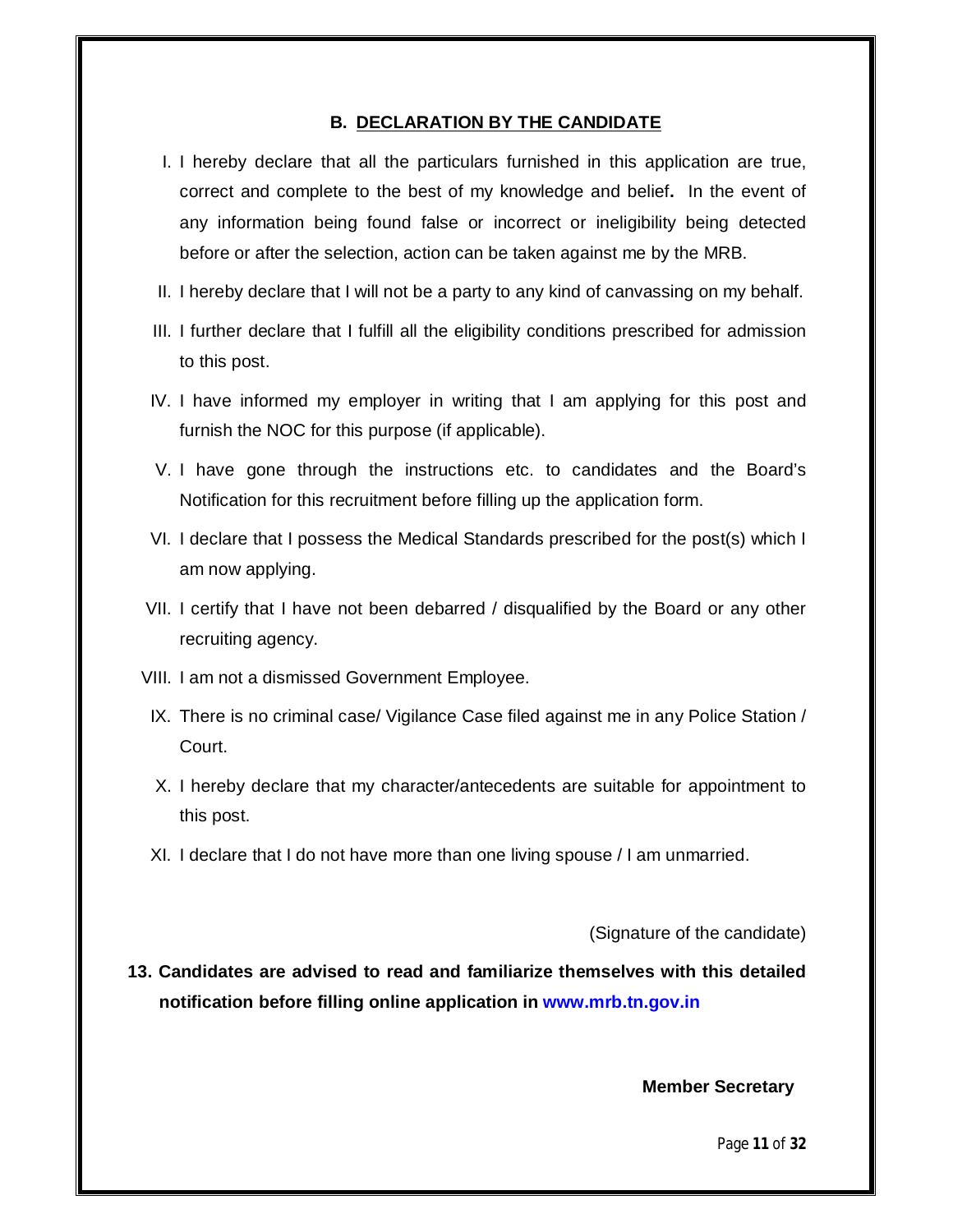# **Medical Services Recruitment Board**

## **DETAILED INSTRUCTIONS IN ANNEXURE**

| <b>Annexure</b><br>No. | <b>Detail</b>                                                                      |  |
|------------------------|------------------------------------------------------------------------------------|--|
| 1                      | <b>How to Apply On-line?</b>                                                       |  |
| $\mathbf{2}$           | <b>Reservation</b>                                                                 |  |
| 3                      | List of Documents to be produced at the time of<br><b>Certificate Verification</b> |  |
| 4                      | <b>Disqualification / Debarment</b>                                                |  |
| 5                      | <b>No Objection Certificate</b>                                                    |  |
| 6                      | Scale of Pay, Joining Time, etc.                                                   |  |
| 7                      | <b>Medical Certificates for Orthopaedically Physically</b><br>disabled             |  |
| 8                      | Undertaking and Certificate to be furnished by<br>serving personnel                |  |
| 9                      | <b>Certificate of concession for Destitute Widow</b>                               |  |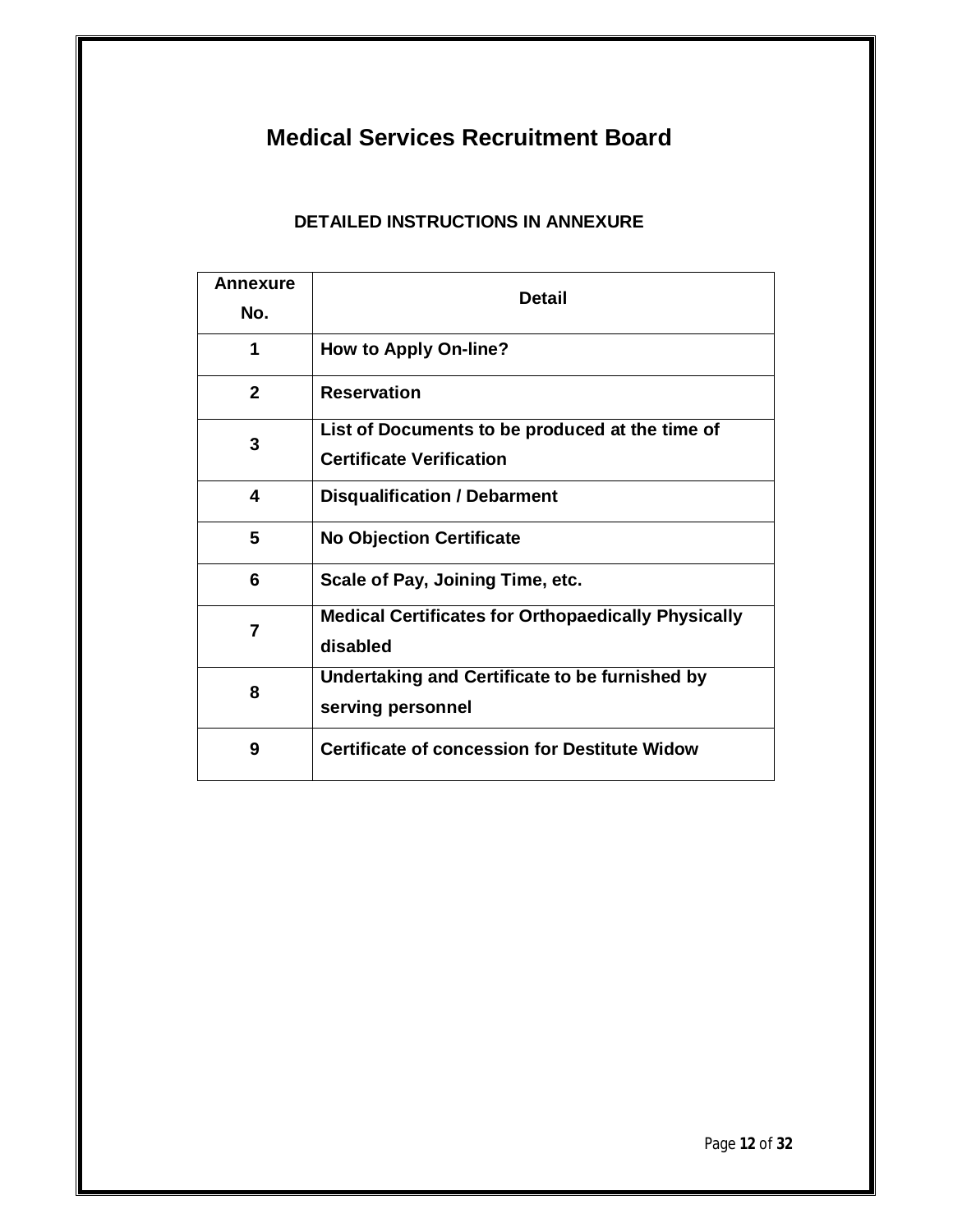## **ANNEXURE- 1**

### **HOW TO APPLY ON-LINE?**

- a. Candidates should apply only through online in the Board's Website **www.mrb.tn.gov.in**.
- b. Before applying, the candidates should keep a scanned image of their colour photograph and scanned image of their signature. (Preferably stored in a CD/DVD/Pen drive as per their convenience).
- c. A valid e-mail ID and Mobile Number is mandatory for registration and email ID and the given mobile number should be kept active till the declaration of results. MRB will send intimation regarding certificate verification, other Messages etc. only through the registered e-mail ID.
- d. The candidates shall register their mobile number in the application to receive SMSs. **All communications from the MRB will be through e-mail and SMS to the candidate's registered primary mobile number/registered email only.**
- e. Please note that all the particulars mentioned in the online application including Name of the Candidate, Post Applied, Communal Category, Date of birth, Address, Email ID, etc. will be considered as final and **no modifications will be allowed after the last date specified for applying online.** Candidates are requested to fill in the online application form with utmost care as no correspondence regarding change of details will be entertained.
- f. Payment of fee can be done through on-line mode only. While filling up of online application they shall select the appropriate payment method.

## **Online Payment (Net Banking, Credit card/Debit card/Mobile Wallet)**

- g. For payment of fee through the online payment gateway, i.e. Net Banking, Credit Card, Debit card and Mobile Wallet Payment, **an additional page of the application form will be displayed,** wherein candidates may follow the instructions and fill in the requisite details to remit payment.
- h. After submitting the payment information in the online application form, please wait for the intimation from the server, **DO NOT press Back or Refresh button, in order to avoid double charge.**
- i. If the online transaction has been successfully completed a final Registration Number and Password will be generated. Candidates should note the same for future reference.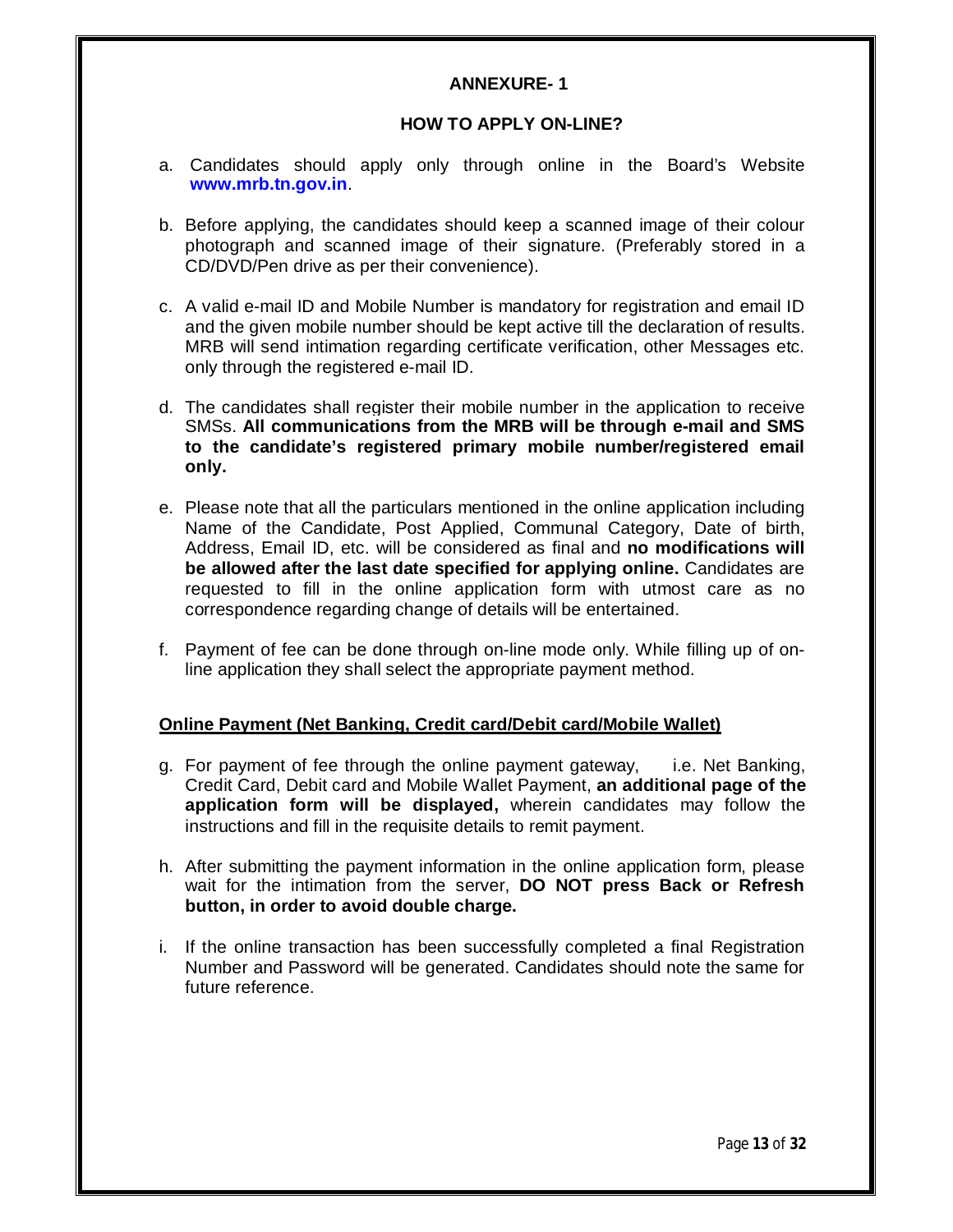## **Print Option:**

- j. After submitting the application, candidates can save/ print their application in PDF format.
- k. On entering Registration Number and password, Candidates can download their application and print, if required.
- l. Candidates **need not send** the printout of the online application or any other supporting documents to the Board. The certificates will be normally verified later, when the candidates are called for certificate verification.
- m. The certificates in support of claim(s) made by the candidates, as per Notification, should be produced, whenever required as directed by the Board without fail.

#### Note:

- i. Candidates are advised in their own interest to apply on-line and remit fee much before the closing date and not to wait till the last date to avoid lastminute internet connectivity issues.
- ii. MRB will not be responsible for delayed submission or remitting of payment.
- iii. **Under no circumstances, a candidate should share/mention e-mail ID or Mobile Number with any other person. In case a candidate does not have a valid personal e-mail ID, they should create a new e-mail ID before applying on-line and must maintain that email account**.
- iv. No modification in fee payment through on-line mode is permitted.
- v. Candidates should carefully fill in the details in the On-Line Application at the appropriate places and click on the "SUBMIT" button at the end of the On-Line Application format. Before pressing the "SUBMIT" button, candidates are advised to verify each and every particular filled in their application. The name of the candidate or his /her father/husband's name etc. should be recorded correctly in the application as it appears in the certificates. Any change/alteration found may disqualify the candidature.
- **vi.** Any clarification regarding on-line registration may be obtained from the Help Desk Phone No**.91-9840586502 between 09.30 am to 05.30 pm from Monday to Friday and 09.30 am to 12.30 pm on Saturday.**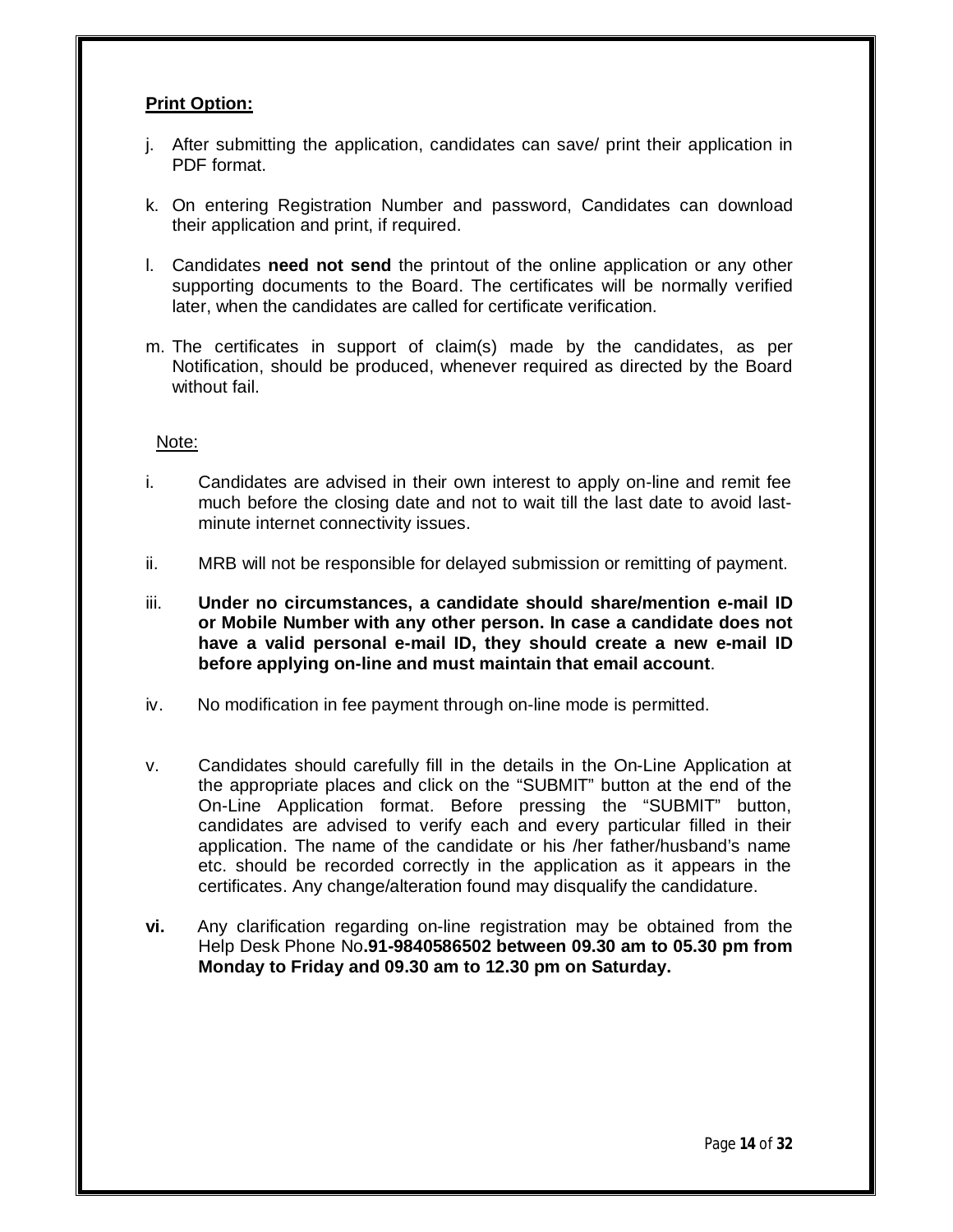#### **ANNEXURE-2**

#### **RESERVATION**

The rule of reservation and communal rotation is applicable as per the existing orders of the Government of Tamil Nadu in this regard. Candidates belonging to the Scheduled Castes (SC), Scheduled Caste (Arunthathiyars)(SCA), Scheduled Tribes, Most Backward Classes/ Denotified Communities(MBC/DNC), Backward Classes (other than Muslim)(BC) and the Backward Classes (Muslim)(BCM) will also be eligible for selection against the vacancies to be filled under General turns on the basis of merit ,and where a Scheduled Caste/Scheduled Caste (Arunthathiyars)/Scheduled Tribe, Most Backward Class/Denotified Community or Backward Class (other than Muslim)/Backward Class (Muslim) candidate is selected on the basis of merit against the General turn, the vacancy reserved for them will not in any way be affected.

#### **Reservation for Ex-service men:-**

(Section 27 (c)) The Tamil Nadu Government Servants (Conditions of Service) Act 2016 )

In direct recruitment to the Group 'C' post, five per cent (5%) posts are reserved for Ex-service men, as per the 200 point roster of Government of Tamil Nadu.

**(i)** Who will be below 53 years of age in the case of Scheduled Castes, Scheduled Castes (Arunthathiyar), Scheduled Tribes, Most Backward Classes / Denotified Communities, Backward Classes(other than Muslim) and Backward Classes (Muslim), 48 years of age in the case of "Others" on the 1st July of the year in which the selection is made.

**(ii)** Persons serving in the Armed Forces shall be eligible to apply for Posts under the Government, if they are due to complete the specified term of their engagement in the Armed Forces within one year from the last date prescribed by the appropriate authority for receipt of the application in respect of a particular recruitment. At the time, when they come up for selection, if they are otherwise qualified, they can claim the concession for ex-serviceman as per the rules issued by the Government of India. In such cases the candidate has to produce an undertaking as in Annexure- 8A and Form of Certificate for serving personnel in Annexure- 8B of this Notification.

**(iii)** Provided that in all cases, an Ex-service men once recruited to a post in any service or class or category, cannot claim the concession of being called an Ex-service men for his further recruitment.

#### **Reservation for Destitute Widow:-**

(Section 20(8), 26(2) and 26(3) of the Tamil Nadu Government Servants (Conditions of Service) Act 2016 )

Page **15** of **32 (i)** In the case of direct recruitment to the posts with Grade Pay which does not exceed Rs.2800/-, 10% of vacancies out of thirty percent vacancies set apart for women shall be set apart for destitute widows and the first vacancy in every ten vacancies set apart for women in each category namely the General Turn, Backward Class Muslims, Backward Classes, Most Backward Classes /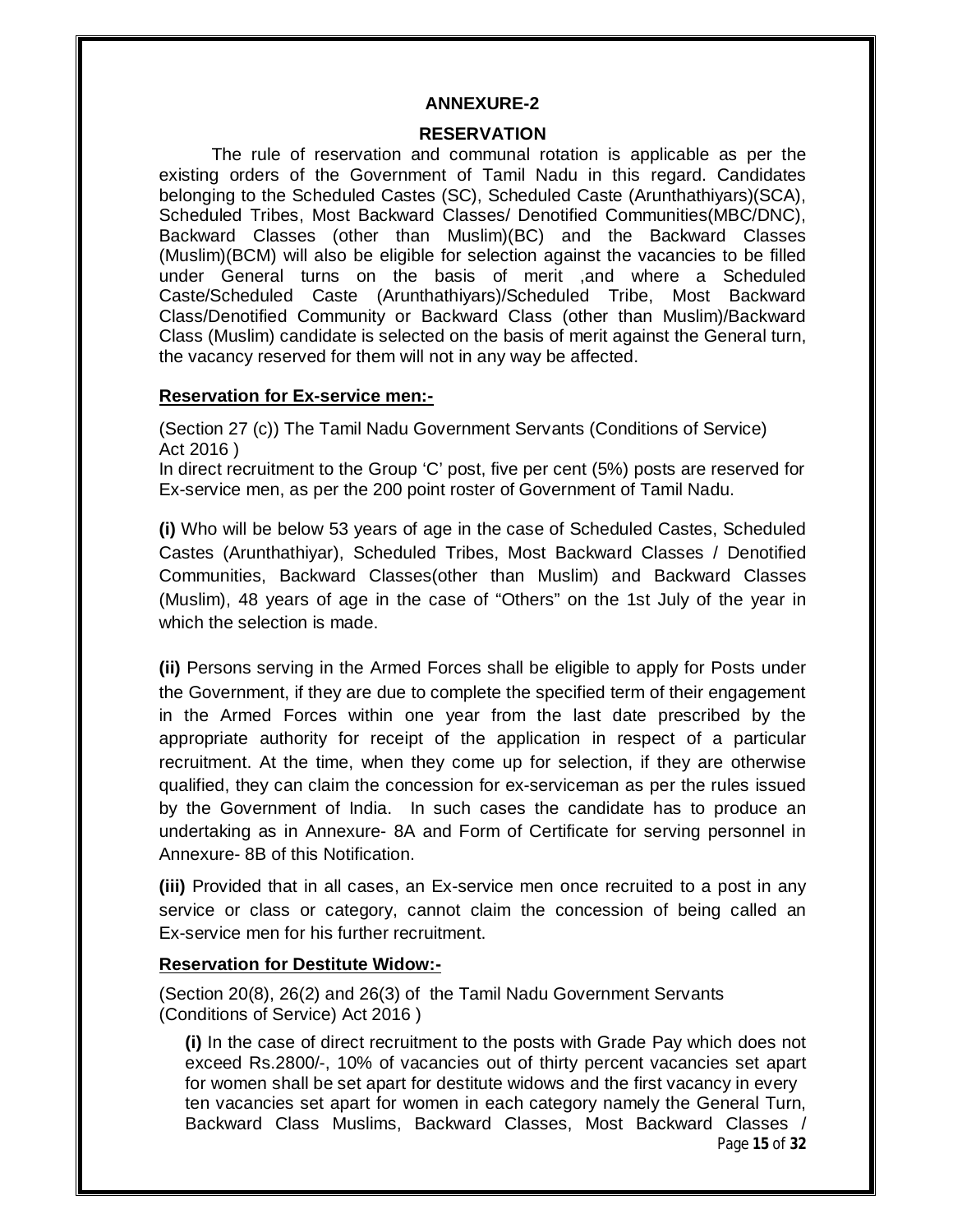Denotified Communities, Scheduled Castes or Scheduled Tribes shall be apart for destitute widows. If no qualified and suitable destitute widow is available, the turn so set apart for destitute widow shall go to the women (other than destitute widow) belonging to respective category.

**(ii)** Every candidate claiming to be a "destitute widow" shall produce a certificate in the format given **in Annexure 9 to this notification** from the Revenue Divisional Officer or the Assistant Collector or the Sub-Collector concerned.

#### **Reservation for differently abled:-**

## **Provisions of Tamil Nadu Government Servants (Conditions of Service) Amendment Act 2017 (Act 30 of 2017) will be applicable.**

4% of the posts are reserved for Differently Abled candidates as per G.O.(Ms.) No. 21, Welfare of Differently Abled Persons (DAP-3.2) Department dated 30.05.2017 and as per G.O.(Ms.) No. 3, Health and Family Welfare (C2) Department dated 06.01.2016 (Orthopaedically physically handicapped locomotory disability of the lower limbs should be between 40% and 50%).Such candidates have to produce a certificate of physical fitness from the Medical Board (as in Annexure 7A / 7B of this notification).That Certificate should be obtained from the Medical Board of a Medical college.

 List for Scheduled Castes, Scheduled Tribes, Most Backward Classes/ Denotified Communities and Backward Classes and Backward Classes (Muslim) can be seen in the Document section under the Instructions to the candidates in MRB website in

## **http://www.mrb.tn.gov.in/pdf/MRB\_LIST\_COMMUNITIES\_020614.pdf**

**Note**: -

- (i) **Persons belonging to Tamil Nadu, and to one of the communities mentioned in the lists indicated above alone shall be treated as Scheduled Caste or Scheduled Tribe or Most Backward Classes/Denotified Communities or Backward Classes and Backward Classes (Muslim) as the case may be. Persons belonging to other States shall not be treated as belonging to the Scheduled Caste or Scheduled Tribe or Most Backward Classes/Denotified Communities or Backward Class and Backward Class (Muslim) even though they may belong to one of the Communities specified in the list**.
- (ii) Persons belonging to Christian Communities, who are converted from any Hindu Community included in the list of Backward Classes will be considered as Backward Classes with effect from 24-02-1986.
- (iii)A member of the Scheduled Caste on conversion to Christianity will be considered only under Backward Classes (other than Muslim) and not under Scheduled Caste.
- (iv) Scheduled Caste "Arunthathiyar" refers to, Arunthathiyar, Chakkiliyan, Madari, Madiga, Pagadai, Thoti and Adi Andhra.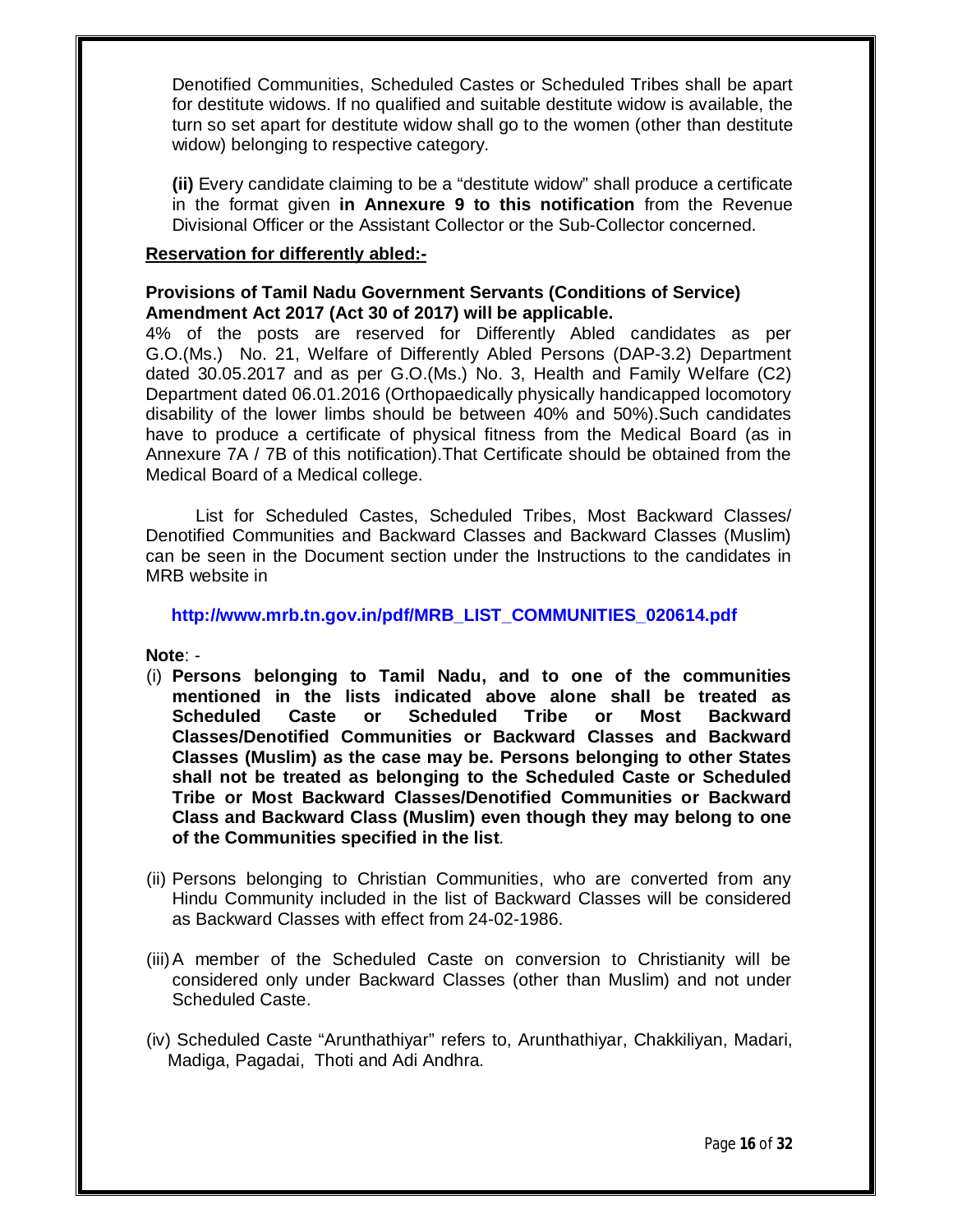#### **ANNEXURE-3 LIST OF DOCUMENTS TO BE PRODUCED AT THE TIME OF CERTIFICATE VERIFICATION**

- a. Evidence of Date of Birth (SSLC / HSC)
- b. Evidence and Mark sheet of Educational qualification (SSLC; National Trade Certificate in Mechanic (Motor Vehicle) Trade; National Apprenticeship Certificate in Mechanic (Motor Vehicle) Trade)
- c. Evidence of Tamil qualification (*viz*., SSLC / HSC / Certificate for having passed the second class Language Test (Full Test) in Tamil conducted by the Tamil Nadu Public Service Commission).
- d. Community certificate from the competent authority (Permanent Community Certificate)
- e. Certificate of character and conduct issued by Group A or Group B Officer on or after issue of the current notification.
- f. Certificate of character and conduct issued by the Head of the Institution in which he / she last studied.
- g. Differently abled certificate issued by the competent authority (if applicable) as in Annexure – 7A & 7B of this notification.
- h. No Objection Certificate from the Appointing Authority concerned (if applicable) as in Annexure – 5 of this notification.
- i. An undertaking and Declaration to be submitted as in para 12A and 12B of this notification
- j. Two (2) passport size colour photograph (that was used to scan and uploaded in the online application) (with name and application number on the backside).
- k. Any one of the photo ID card issued by a Government Authority (other than PAN card), depicting the Address for communication or permanent address furnished in the online application.
- l. In respect of Ex-Servicemen they have to produce the Discharge Certificate, PPO No., in case if he is already Discharged. If the candidate is a serving personnel to be discharged within one year from the last date of receipt of the application of this notification, he has to produce An undertaking given by the candidate in Annexure 8A & Form of Certificate for serving personnel in Annexure 8B of this notification (if applicable).
- m.The candidate will also be asked to sign on the printed copy of on-line application (printed copy will be provided to the candidate at the time of certificate verification)
- n. Every candidate claiming to be a "Destitute widow" shall produce a certificate in the format given in Annexure- 9 of this notification from the Revenue Divisional Officer or the Assistant Collector or the Sub Collector concerned.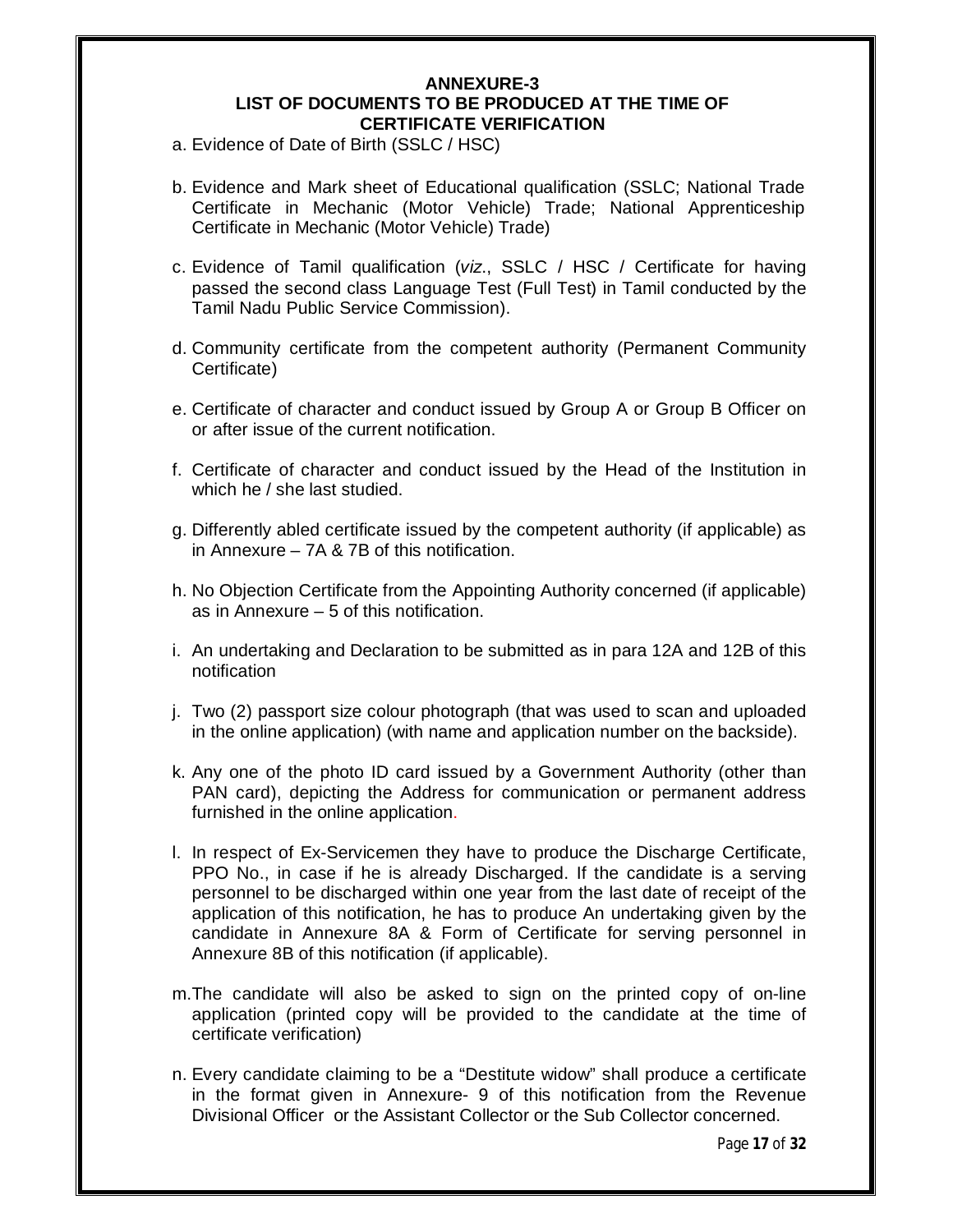## **PRODUCTION OF EVIDENCE FOR CLAIMS MADE IN THE APPLICATION**

The Original Certificates (including mark sheets) in support of the claims made in the application should be produced at the time of attending the certificate verification, when called for. One set of photo copies duly attested of all certificates along with two copies of colour photograph identical to the one uploaded in the application, should also be handed over while attending the certificate verification, when called for by recording his/her registration number on the reverse side on the colour photo.

## **(a) Evidence of date of birth** viz.,

(i)the Secondary School-Leaving Certificate; or

(ii) A certificate from a University or college or School authority showing date of birth, according to the University or College or School Records ( The certificate of Baptism or extract from Register of Births can not be accepted) or

(iii) Extract from the Service Register showing date of birth in respect of persons holding regular appointment under the state Government.;

## **(b&c) Documents evidencing the qualification prescribed for the appointment, including qualification in Tamil**

Degree / Diploma / Certificate alone will be accepted as evidence of qualification. Copies of Mark Sheets or Grade Certificates will not be accepted as sufficient evidence. In the case of an applicant, who claims to possess adequate knowledge in Tamil, whether his mother-tongue is Tamil or not, a certificate evidencing that he had taken Tamil as a language in his S.S.L.C. Public Examination or had taken all the non-language subjects in the S.S.L.C. Public Examination in Tamil Medium or he/she had passed the Second Class Language Test (Full Test) in Tamil.

## **(d) Community Certificate**

In the case of an applicant who claims to be a member of SC/ SC(A) or ST or MBC/DC or BC(Other than BCM)or BCM, a certificate from the following authority noted against each should be produced in the form as specified in G.O.Ms. No. 781, Revenue department, dated 2nd May 1988:-

| SI.  | Name of the      | <b>Competent Authority to Issue the</b>                                                                                                          |
|------|------------------|--------------------------------------------------------------------------------------------------------------------------------------------------|
| No.  | <b>Community</b> | <b>Certificate</b>                                                                                                                               |
|      | ST               | R.D.O/Asst. Collector / Sub Collector/<br>Personal Assistant (General) to the<br>Collector of Chennai/ District Adi-Dravidar<br>Welfare Officer. |
| (ii) | SC/SC(A)         | TalukTahsildar.                                                                                                                                  |

Page **18** of **32**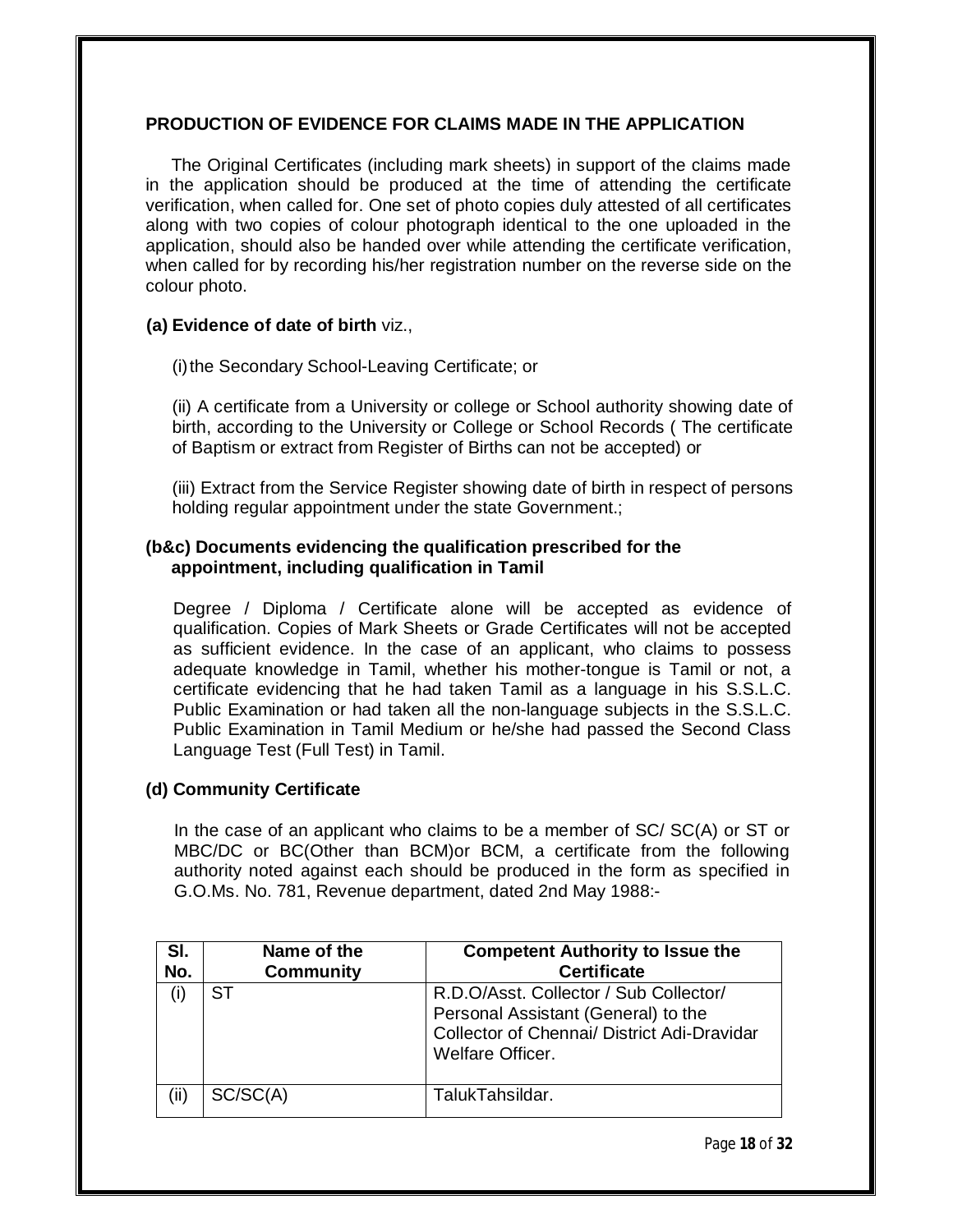| (iii) | MBC/ DNC, BC (other than    | Revenue Officer not lower in rank than a     |
|-------|-----------------------------|----------------------------------------------|
|       | Muslim and BCM)             | <b>Tahsildar or Head Quarters Deputy</b>     |
|       |                             | <b>Tahsildar or Special Deputy Tahsildar</b> |
|       |                             | appointed to issue Community Certificate.    |
|       |                             | Additional Head Quarters Deputy Tahsildar    |
|       |                             | and Zonal Deputy Tahsildar.                  |
| (iv)  | ThottiaNaicker (including   | Head Quarters Deputy Tahsildar.              |
|       | Rajakambalam, Gollavar,     |                                              |
|       | Sillavar, Thockalavar,      |                                              |
|       | ThozhuvaNaickerand          |                                              |
|       | Erragollar) included in the |                                              |
|       |                             |                                              |
|       | list of MBC/DC)             |                                              |

Community Certificate should have been issued by the competent authorities referred to above, in whose jurisdiction the candidate claims to have permanent residence, after personal enquiries and proper verification. The certificate obtained by the candidates in the form other than the one prescribed in G.O.Ms.No.781, Revenue department, dated 2nd May 1988 and solely based on the entries in S.S.L.C or Transfer Certificate or other School/College records will not be accepted.

Candidates are warned that if the community recorded in the certificate produced by them from the competent authority is not included in the list of Scheduled Castes, Scheduled Tribes, Most Backward Classes/Denotified Communities or Backward classes given in the list of communities in **http://www.mrb.tn.gov.in/pdf/MRB\_LIST\_COMMUNITIES\_020614.pdf**,they will not be considered as belonging to Scheduled Caste, Scheduled Tribes or Most Backward Classes/Denotified Communities or Backward Classes as the case may be. They will, in that case, be considered only under 'Others' and if they are not qualified to be considered under 'Others', their applications will be rejected.

In case of women candidates', the community certificate should bear her father's name.

#### **(e&f)Two certificates of Character and Conduct**

- (i) From the Head of the Institution in which the candidate last studied. (ii) From a Government Officer belongs to Group A or B who knows the candidate personally, obtained not prior to the date of current notification as in Annexure - 9 of this notification. This certificate must be based on personal knowledge and experience of the candidate and not from a relative. Note:-(i) If the period of study at the Institution in which the candidate last studied, is less than one academic year, he must produce also another certificate from the Head of the Institution, in which he last studied for not less than one academic year.
- (ii) No two certificates may be obtained from the same person.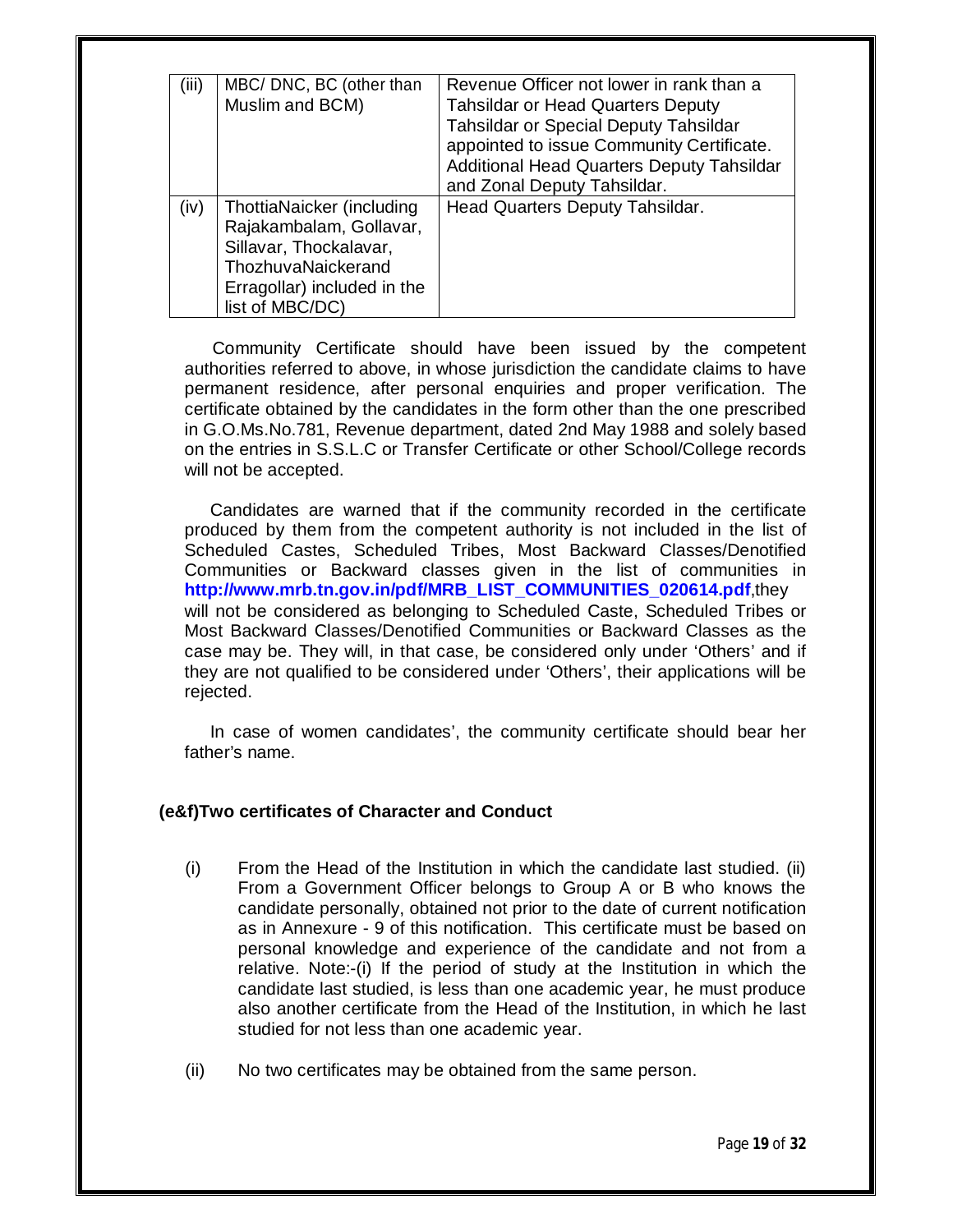**(g)** The Differently abled candidates should furnish the certificate in the prescribed form as in annexure 7A & 7B and that should be obtained only from the Medical Board of the Government Medical Colleges.

**(h)**Persons who are in the service of the Indian Union or a State in India or in the employment of Local Bodies or Universities, or Quasi Government Organizations constituted under the authority of the Government of India or of a State in India whether in regular service or in a temporary service need not send their applications through their Head of Department or Employer. Instead, they may directly apply to the Board duly informing their Employer in writing that they are applying for the particular recruitment and with the condition that they should produce "No Objection Certificate" in the form given in Annexure – 5 of this notification, from the appointing authority.

**(i)**An undertaking and Declaration should be submitted as in para 12A and 12B of this notification

**(j)** The candidate has to submit Two (2) passport size colourphotograph (that was used to scan and uploaded in the online application) (with name and application number on the reverse) at the time of attending the certificate verification.

**(k)**The candidate shall furnish a Photo ID card issued by a Government Authority **(Other than PAN Card),** the address for correspondence as furnished by the candidate his/her online application should tally with the address details in their Photo ID proof.

#### **(m)Certificates to be submitted by Ex-servicemen**

A candidate who claims to have been demobilised from the Army or Navy or Air Force should produce in support of his claim properly authenticated extract from his Discharge Certificate in the following form :-

(a) Name of the candidate (b)Rank held (c)Date of enrolment (d)Date of discharge (e)Reasons for discharge (f)Conduct and Character while employed in the military

#### **Certificates to be submitted by serving personnel**

Those who are still serving in the Armed Forces shall also be eligible to apply for a Civil Post, if they are due to complete the specified terms of his engagement in the Armed Forces within one year from the last date prescribed by the appropriate authority for receipt of the application in respect of a particular requirement. At the time, when they come up for selection, if they are otherwise qualified, they can claim the concession for ex-serviceman as per the rules issued by the Government of India. In such cases the candidate has to produce an undertaking as in Annexure - 8A and Form of Certificate for serving personnel as in Annexure- 8B of this Notification.

Page **20** of **32**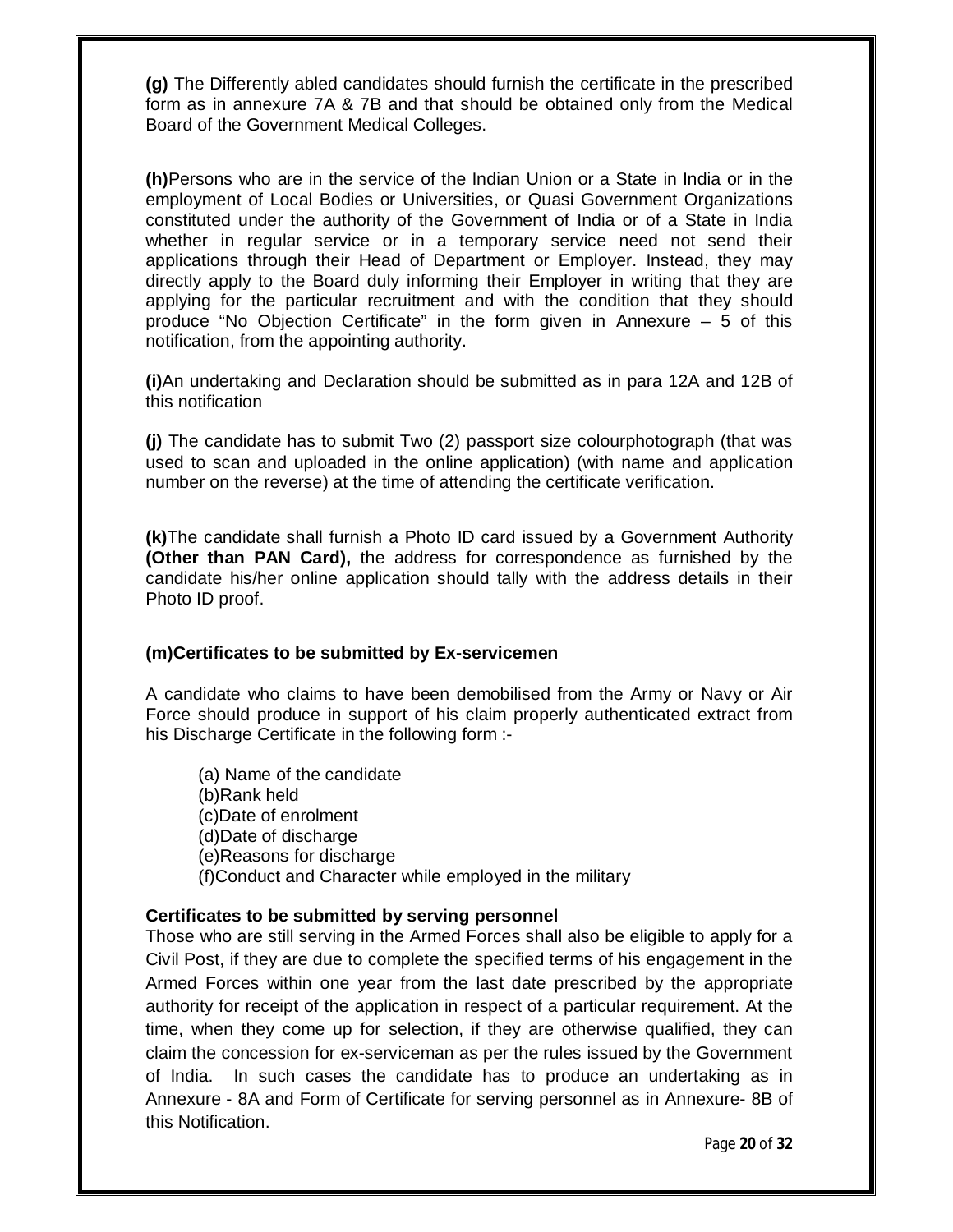## **ANNEXURE-4**

#### **DISQUALIFICATION / DEBARMENT**

#### **Disqualification:**

If a candidate attempts to canvas to bring influence on the Chairman or any Member of the Board personally / by letter / through relatives, friends, patrons, officials or other persons will be disqualified.

#### **Debarment:**

- (a) If the applicant attempts any tampering, alteration with the documents or certificates, he is liable to be debarred from appearing for any of the selections and examinations conducted by the Board and consequently from entry into public service itself.
	- I. Candidates furnishing false particulars in the matter of qualification or the nature of pass in various subjects, experience gained, their religion or community etc.,
	- II. Suppression of material information regarding
		- i. Employment in Government or Local Bodies, Public Corporations etc.,
		- ii. Arrests, convictions debarment or disqualification by Union Public Service Commission / State Public Service Commission's / Recruitment Board.
		- iii. Participation in agitation or any political organization.
		- iv. Candidature in election for Parliament/ State Legislature/ Local Bodies etc.
- III. Making false or vexatious allegations against the Board in petitions addressed to it or any other authority will be viewed seriously and that the candidate responsible for such act will be debarred from appearing for the selection held by this Board permanently or for such period of years as the Board may decide.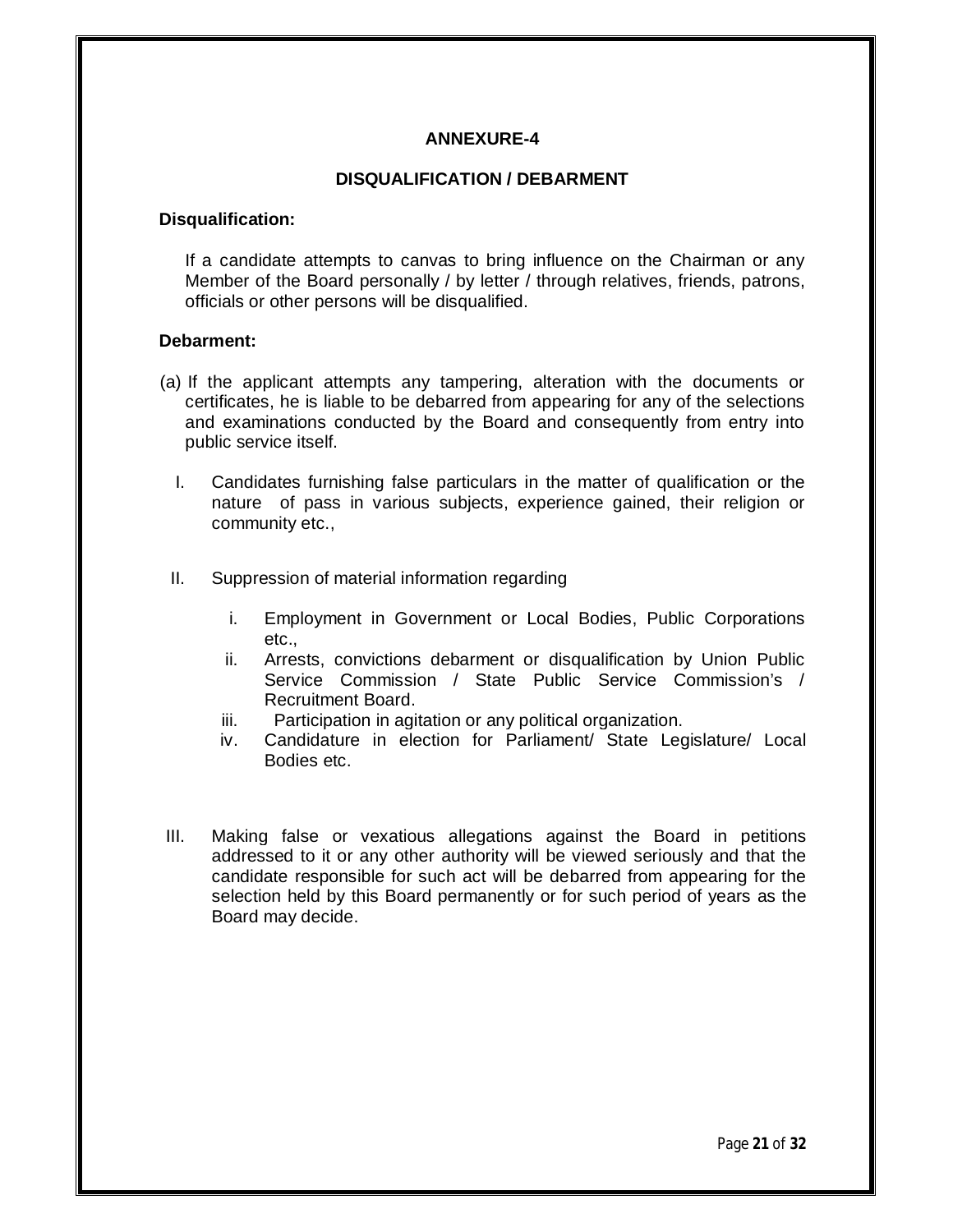## **ANNEXURE-5**

#### **NO OBJECTION CERTIFICATE**

Persons who are in the service of the Indian Union or a State in India or in the employment of Local Bodies or Universities, or Quasi Government Organizations constituted under the authority of the Government of India or of a State in India whether in regular service or in a temporary service need not send their applications through their Head of Department or Employer. Instead, they may directly apply to the Board duly informing their Employer in writing that they are applying for the particular recruitment and with the condition that they should produce "No Objection Certificate" in the form prescribed below, from the appointing authority.

NO OBJECTION CERTIFICATE BY THE APPOINTING AUTHORITY

- ii. Name of the Post held …………………………………………….
- iii. Whether the Candidate is employed temporarily under the emergency provisions or whether the candidate is a probationer or an approved probationer or a full member of any of the subordinate/State Services?
- iv. Whether any criminal cases/disciplinary action is pending against the individual?
- v. Details of disciplinary/criminal action taken against the individual, if any
- vi. Period of Employment From (date) To (date)
- vii. I have no objection to the candidate's application being considered for the post of Skilled Assistant Grade - II (Fitter Grade - II).

Signature, Designation, and Seal with Date

Page **22** of **32**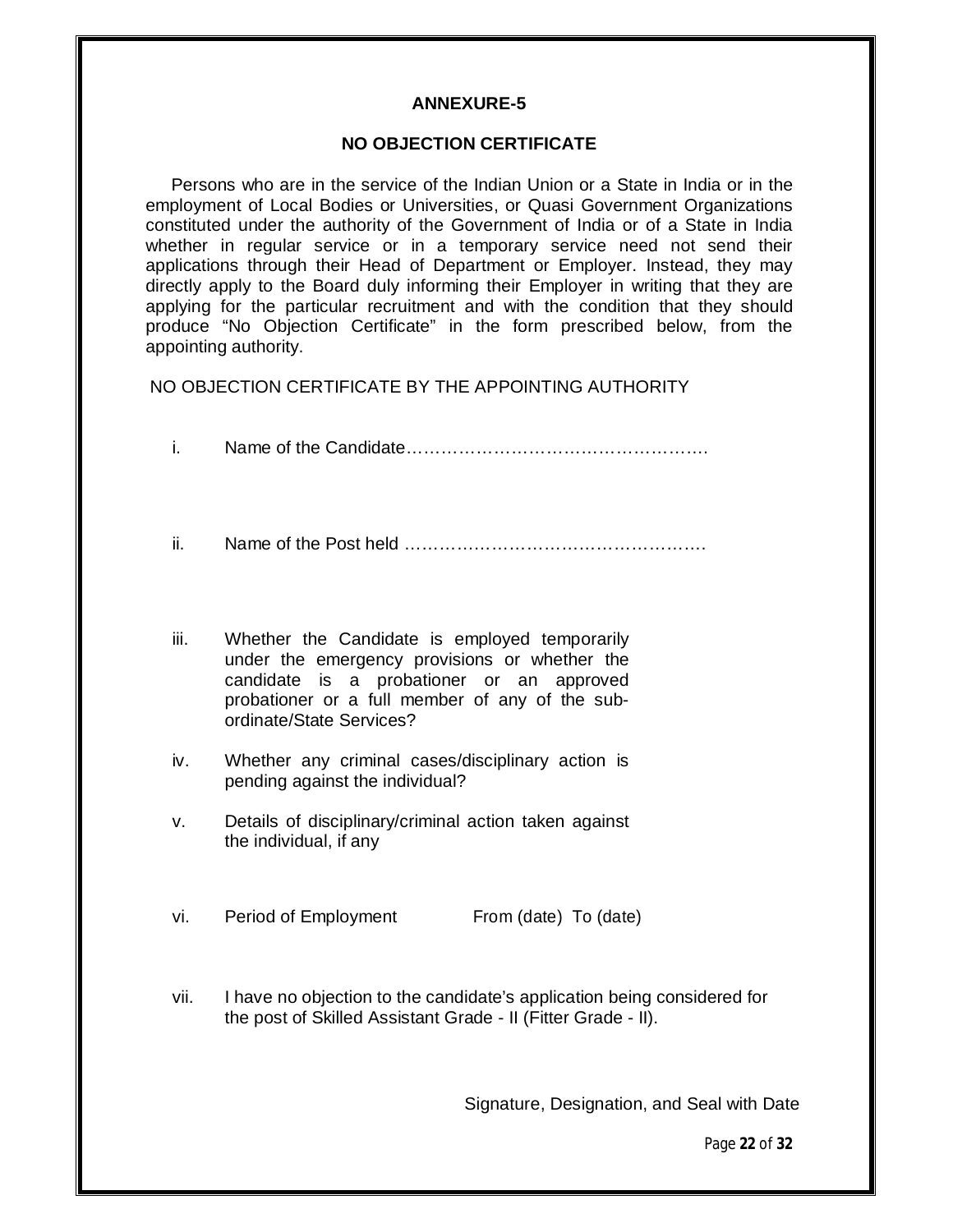## **Note:**

- (i) Persons who get employment after the submission of their applications and before the receipt of intimation of certificate verification requiring to produce original documents for verification should also produce the "No objection Certificate"
- (ii) In case any Criminal /Disciplinary action is taken against or if any punishment is imposed against such persons after the production of "No objection Certificate" and before the actual appointment, such candidates should report this fact forthwith to the Board indicating their Registration/ Application Number and other details at the earliest opportunity.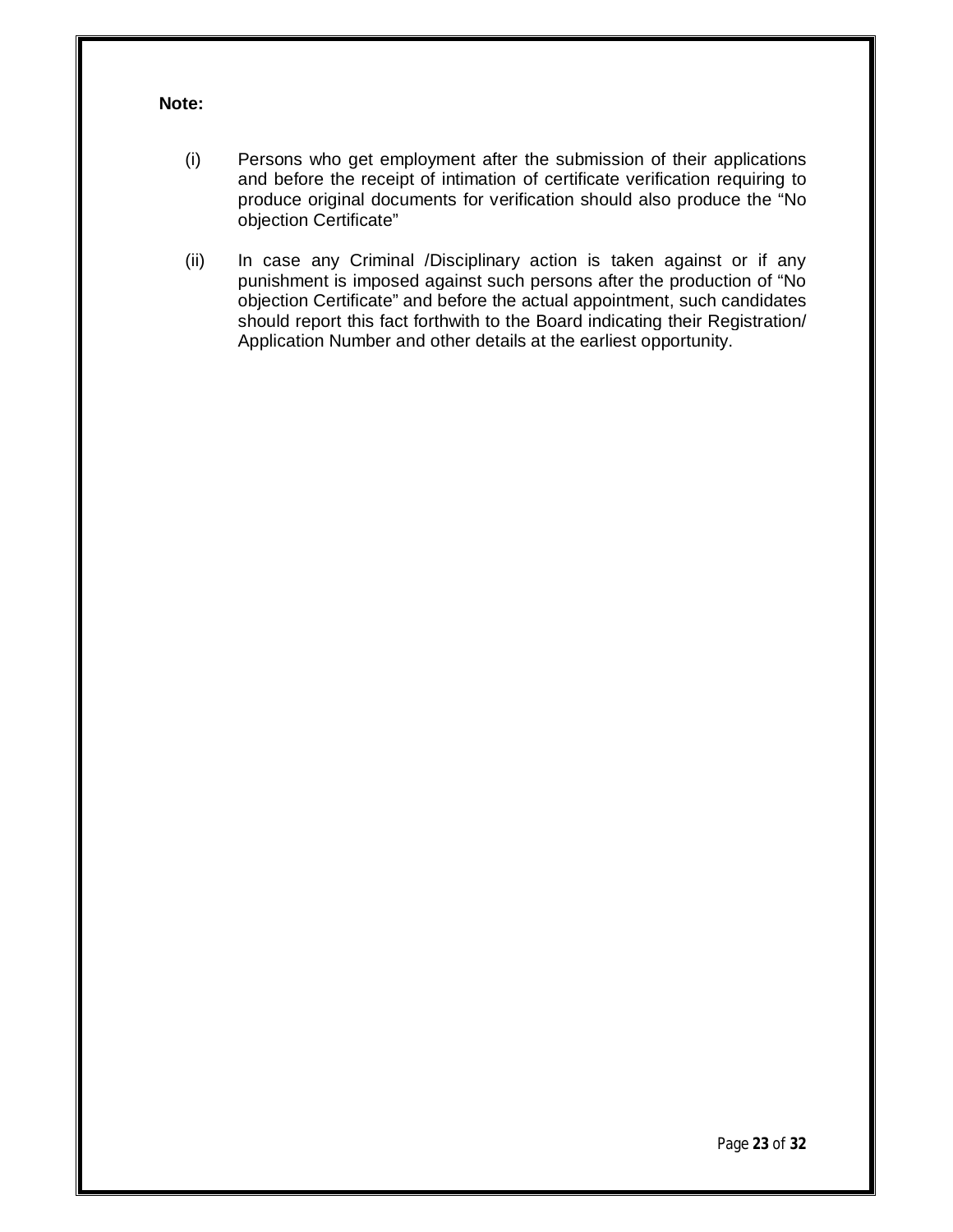## **ANNEXURE-6**

## **SCALE OF PAY, JOINING TIME, etc.**

## The selected candidates will be paid scale of pay of **Rs. 19,500 – 62,000 (Pay Matrix Level-8)**

i) Successful candidate shall join duty within 30 days from the date of receipt of appointment order and shall not claim extension of joining time citing that he/she is undergoing higher studies or for any other reason. He / She shall abide by the condition that his/her name will be removed from the list without assigning any reason there for, if he/she fails to join duty within the stipulated time.

ii) Candidates selected and appointed to a post should undergo such probation and training and should pass such tests as may be prescribed in the rules by the Government from time to time and are liable to face such penalties as prescribed by the Government for failure to pass such tests.

iii) At any time before the end of the prescribed period of probation, the probation of a candidate / appointment may be terminated and he / shall may be discharged from the service.

iv) A candidate who is in the service of a Government other than the Government of Tamil Nadu, if selected and appointed, will not be entitled on the basis of the previous service under that Government to any concession in the matter of leave, transit pay, etc., under the Government of Tamil Nadu.

v) If a rate of pay actually in force at the time of appointment of selected candidate is different from that announced, he / she will be paid only at that rate. The pay of the post is also subject to such modification, as may be made from time to time.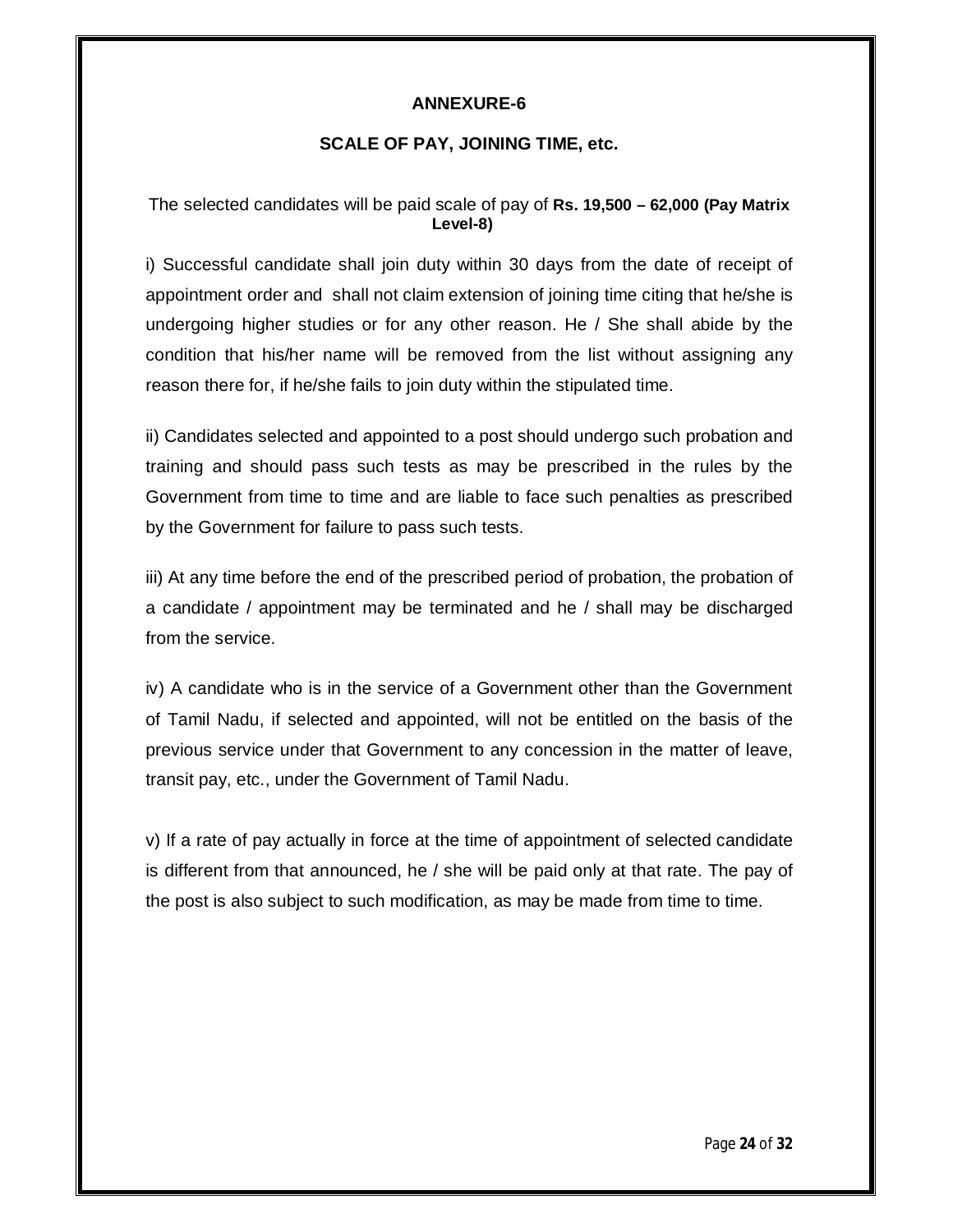## **ANNEXURE- 7A Medical Certificate for Orthopaedically Physically Disabled (To be issued by the Medical Board) (Locomotory disability in the lower limb should be between 40% and 50%)**

The Medical Board of -------------------------Medical College ----------------------------(city) certify that we have on this day of ------------- 2020 examined the candidate whose particulars are given below:

| 1. Name of the candidate                                                                                                                                                                          |                |                                                |  |  |
|---------------------------------------------------------------------------------------------------------------------------------------------------------------------------------------------------|----------------|------------------------------------------------|--|--|
| 2. Father's name                                                                                                                                                                                  |                |                                                |  |  |
| 3. Sex                                                                                                                                                                                            |                |                                                |  |  |
| 4. Age                                                                                                                                                                                            |                |                                                |  |  |
| 5. Identification marks                                                                                                                                                                           | $\ddot{\cdot}$ | 1.<br>$\overline{2}$ .                         |  |  |
| 6. a. Orthopaedically Physically Disabled<br>Nature of Orthopedic Disability<br>$b_{\cdot}$                                                                                                       |                | Yes/No                                         |  |  |
| 7. Extent of permanent disability (mention the<br>% of disability)<br>(Upper limbs must be functional and normal) :<br>40% to 50% in one leg (lower limb)                                         |                |                                                |  |  |
| 8. Whether the candidate fulfils the following<br>standard and may be considered for admission to<br>work as Skilled Assistant Grade - II (Fitter Grade - II)                                     |                |                                                |  |  |
| (a)<br>Normal Blood Pressure<br>(b)<br>Mentally normal<br>No Visual and auditory handicaps<br>(c)<br>No Gross speech disorders<br>(d)<br>Independent in ambulation<br>(e)<br>i. Without calliper: |                | Yes/No<br>Yes/No<br>Yes/No<br>Yes/No<br>Yes/No |  |  |
| ii. With calliper but without any walking aid:<br>Good standing balance with or without<br>(f)<br>Callipers but without any support<br>g) Hand function within normal limits<br>without any aid   | ÷              | Yes/No<br>Yes/No                               |  |  |
| h) Good control over bowel and bladder                                                                                                                                                            |                | Yes/No                                         |  |  |
| i) a. Is the disability progressive?                                                                                                                                                              |                | Yes/No                                         |  |  |
| b. If progressive, is the candidate eligible<br>for appointment of Skilled Assistant Grade - II<br>(Fitter Grade - II)                                                                            |                | Yes/No                                         |  |  |
| Height (Normal)<br>I)                                                                                                                                                                             |                | Yes/No                                         |  |  |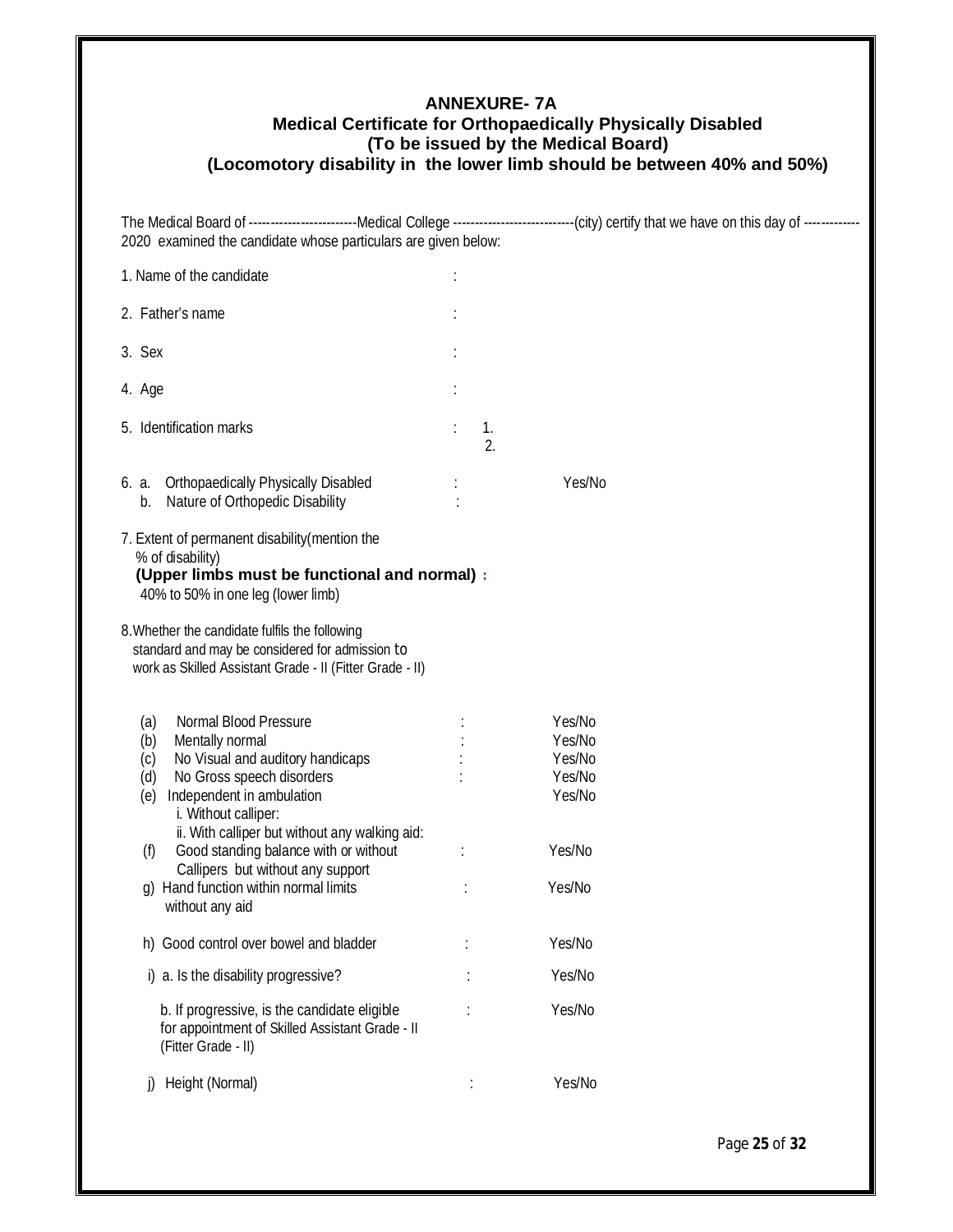- 1. Certified that the above candidate does not have any upper limb disability.
- 2. Certified that the above candidate has only locomotory lower limb disability.

|                                                                                                                                                                                                                                        | Signature of the Applicant          | 1. | <b>Signature of Members</b>                            | Signature of Chairman of the<br><b>Medical Board</b><br>Designation:                                           |
|----------------------------------------------------------------------------------------------------------------------------------------------------------------------------------------------------------------------------------------|-------------------------------------|----|--------------------------------------------------------|----------------------------------------------------------------------------------------------------------------|
|                                                                                                                                                                                                                                        |                                     |    |                                                        | Office Stamp                                                                                                   |
|                                                                                                                                                                                                                                        |                                     | 2. |                                                        |                                                                                                                |
|                                                                                                                                                                                                                                        |                                     |    |                                                        |                                                                                                                |
| Place:                                                                                                                                                                                                                                 |                                     |    |                                                        | Recent Full size<br>Photograph of the<br>Candidate exhibiting<br>the deformity duly attested<br>by the medical |
| Date:                                                                                                                                                                                                                                  |                                     |    |                                                        | certificate issuing authority                                                                                  |
|                                                                                                                                                                                                                                        | <b>Foot Note:</b><br>1 <sub>1</sub> |    | Both upper limbs, vision and hearing should be normal. |                                                                                                                |
| 2.<br>The above certificate should be issued only by the Medical Board of the<br>area concerned constituted for the purpose after due physical<br>examination by the Board. Certificate in other format will be summarily<br>rejected. |                                     |    |                                                        |                                                                                                                |
|                                                                                                                                                                                                                                        | 3.                                  |    | full size photograph exhibiting the deformity.         | The Candidate seeking admission under this category should produce a                                           |
|                                                                                                                                                                                                                                        |                                     |    |                                                        |                                                                                                                |
|                                                                                                                                                                                                                                        |                                     |    |                                                        |                                                                                                                |
|                                                                                                                                                                                                                                        |                                     |    |                                                        | Page 26 of 32                                                                                                  |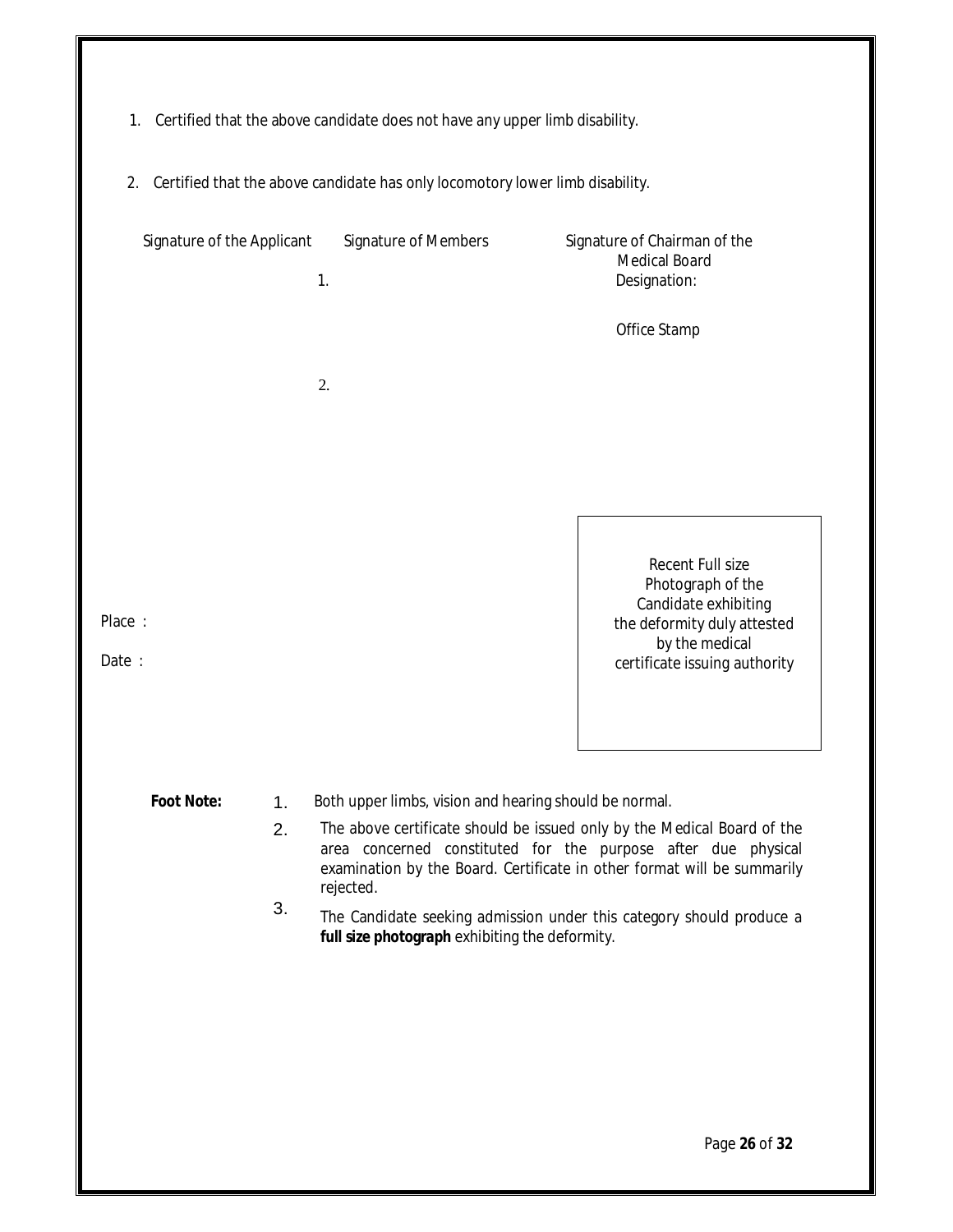## **ANNEXURE - 7B**

## **CERTIFICATE OF LOCOMOTORY DISABILITY**

(For Suitability for appointment as Skilled Assistant Grade - II (Fitter Grade - II))

| Certificate No                                                       |                                                                                                                     | Date                       |  |
|----------------------------------------------------------------------|---------------------------------------------------------------------------------------------------------------------|----------------------------|--|
|                                                                      |                                                                                                                     |                            |  |
|                                                                      |                                                                                                                     |                            |  |
|                                                                      |                                                                                                                     |                            |  |
|                                                                      |                                                                                                                     |                            |  |
|                                                                      |                                                                                                                     |                            |  |
|                                                                      |                                                                                                                     |                            |  |
|                                                                      | and has permanent physical impairment of Left/Right/Both Lower Limbs.                                               |                            |  |
|                                                                      |                                                                                                                     |                            |  |
|                                                                      |                                                                                                                     |                            |  |
|                                                                      | Upper Limbs -Right/Left/Both are without any deformity and Functionally Normal He/ She is suitable / NOT            |                            |  |
|                                                                      | suitable for appointment as Skilled Assistant Grade - II (Fitter Grade - II) and his / her handicap will not affect |                            |  |
| the performance as Skilled Assistant Grade - II (Fitter Grade - II). |                                                                                                                     |                            |  |
|                                                                      |                                                                                                                     |                            |  |
|                                                                      |                                                                                                                     |                            |  |
| Signature with Name & Seal                                           | Signature with Name & Seal                                                                                          | Signature with Name & Seal |  |

(Chairman of Board) (Member of Board) (Member of Board)

**Note: Candidates with any other disability, other than the locomotory disability of one lower limb (40% to 50% disability) will not be considered suitable under this category.**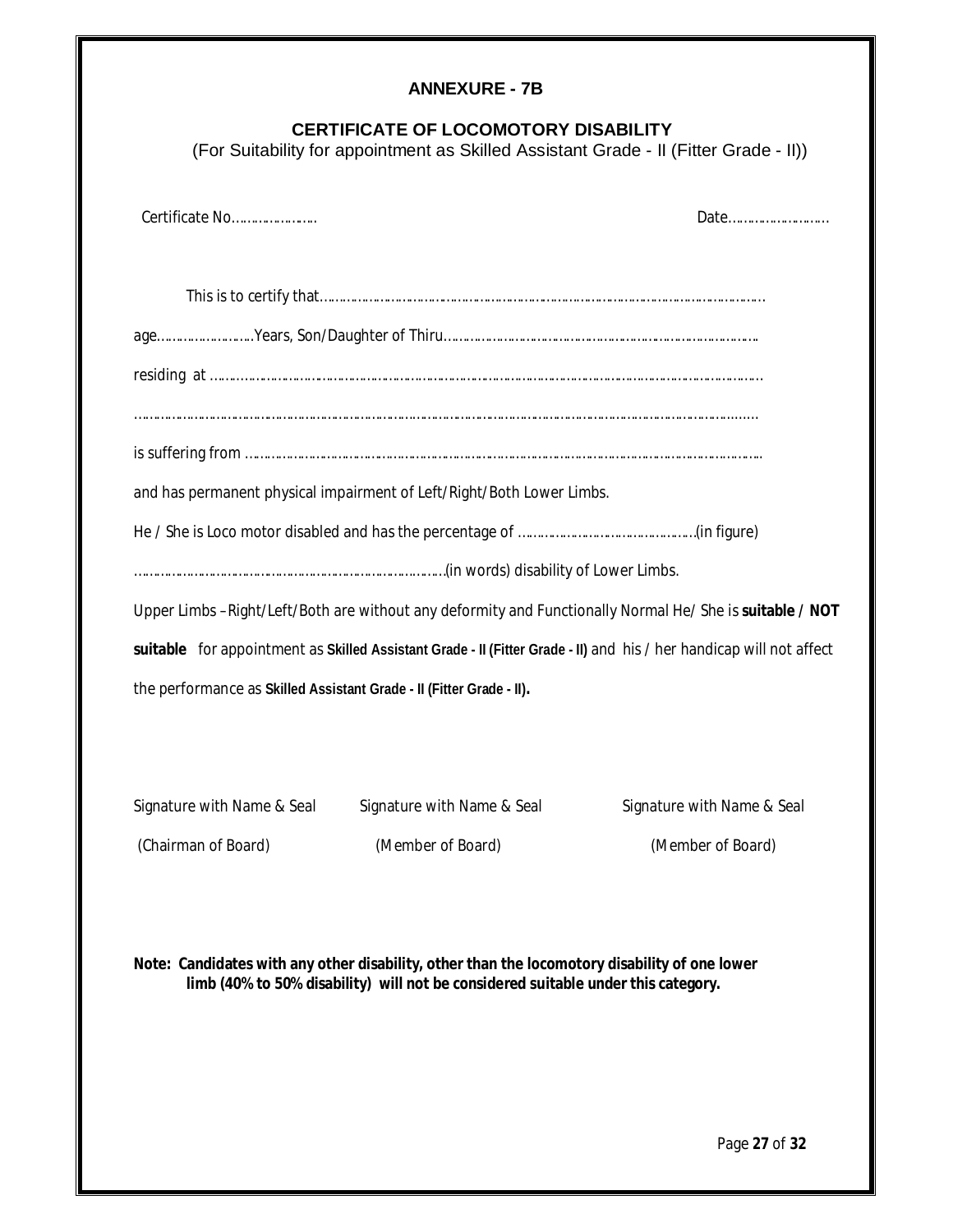#### **ANNEXURE – 8**

## **FORM OF UNDERTAKING AND CERTIFICATE TO BE FURNISHED BY THE SERVING PERSONNEL**

#### **Schedule - XII**

**[See Section 63 (2)]**

#### **Annexure - 8A**

Undertaking to be given by the candidate

I hereby accept that, if selected on the basis of the recruitment / examination to which this application relates, I will produce documentary evidence to the satisfaction of the appointing authority that I have been duly released / retired / discharged from the Armed forces and I am entitled to the benefits admissible to Ex –servicemen given under Section 63 of Tamil Nadu Government Servants (Conditions of Service) Act - 2016 as amended from time to time.

Place: Signature of the candidate.

#### **Annexure - 8B**

#### Form of certificate for serving personnel

I hereby Certify that, according to the information available with me ( No ) ( Rank ) ( Name ) is due to complete the specified term of his engagement with the Armed Forces on the ( date )

| Place: | Signature of the Commanding officer |  |  |
|--------|-------------------------------------|--|--|
| Date:  |                                     |  |  |

Page **28** of **32**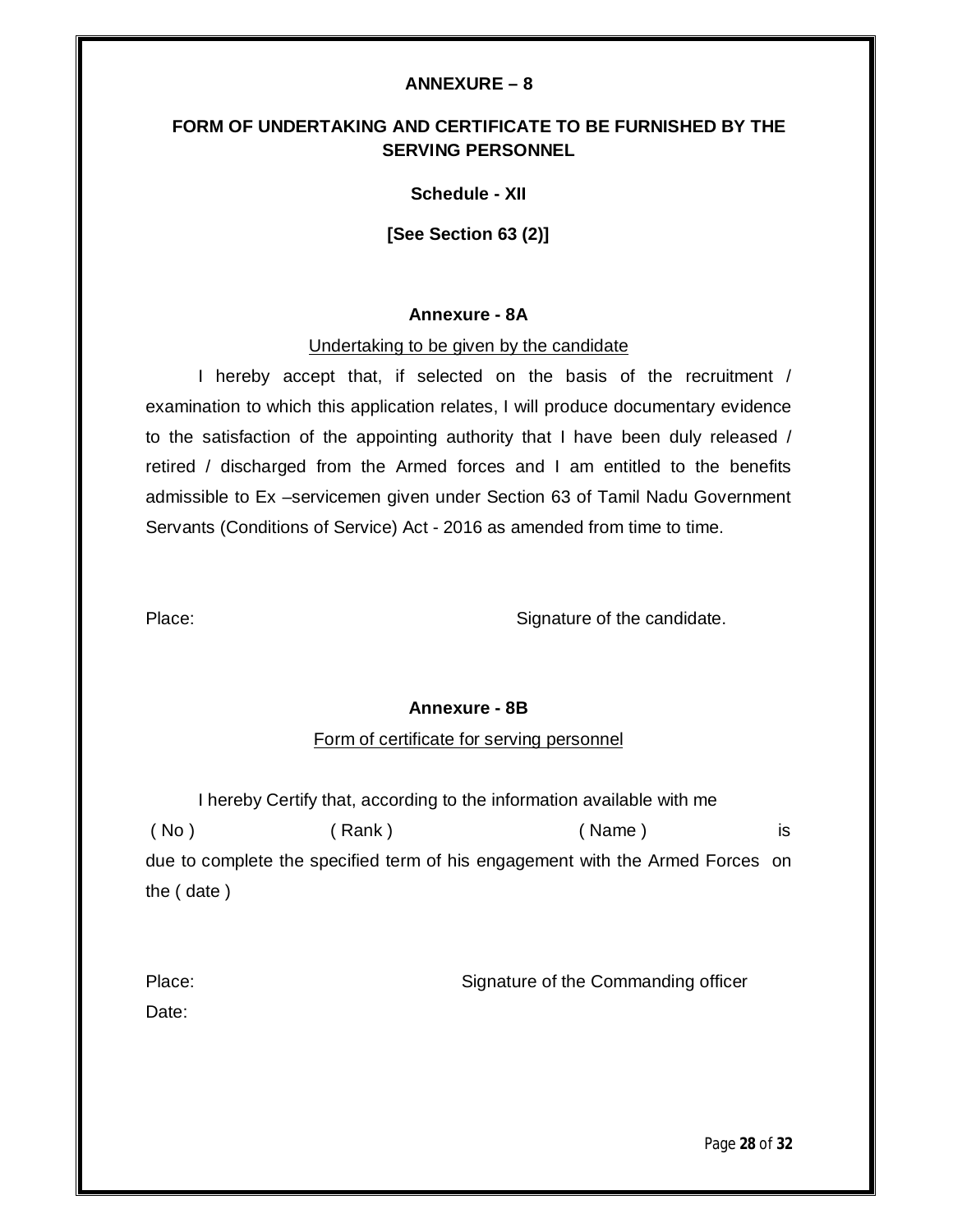## **ANNEXURE – 9**

## **CERTIFICATE TO BE PRODUCED BY THE CANDIDATES WHO CLAIMS CONCESSION UNDER DESTITUTE WIDOW**

## **SCHEDULE – X**

## **(See Section 20 (8) and 26 (3))**

|     | 01. Name of the individual                                                                                                                                                                                       |   |
|-----|------------------------------------------------------------------------------------------------------------------------------------------------------------------------------------------------------------------|---|
|     | 02. Full Postal Address                                                                                                                                                                                          |   |
| 03. | Details of job held, if any                                                                                                                                                                                      | t |
| 04. | Particulars of her Children, if<br>any                                                                                                                                                                           |   |
| 05. | Name and last occupation of<br>her late husband                                                                                                                                                                  |   |
| 06. | Date of demise of her husband                                                                                                                                                                                    | ÷ |
| 07. | Monetary benefits received :<br>after her husband's death by<br>of family pension,<br>way<br>Insurance etc., if any.                                                                                             |   |
| 08. | Details of Properties if<br>any<br>immovable and movable left<br>behind by him                                                                                                                                   |   |
|     | 09. Present monthly income:-<br>(a) From salaries / wages<br>(b) From family pension<br>(c) From private properties<br>(d) Rents received<br>(e) From private practice<br>(f) Other sources, if any<br>(g) TOTAL |   |
| 10. | Whether living alone or living :<br>with her husband's parents / in-<br>laws / parents / brother (s)                                                                                                             |   |
| 11. | Whether she satisfies<br>the :<br>definition of the term "Destitute<br>Widow" as defined in Section<br>20 (8) and 26 of the Tamil Nadu<br>Government<br>Servants<br>(Conditions of Service) Act,<br>2016         |   |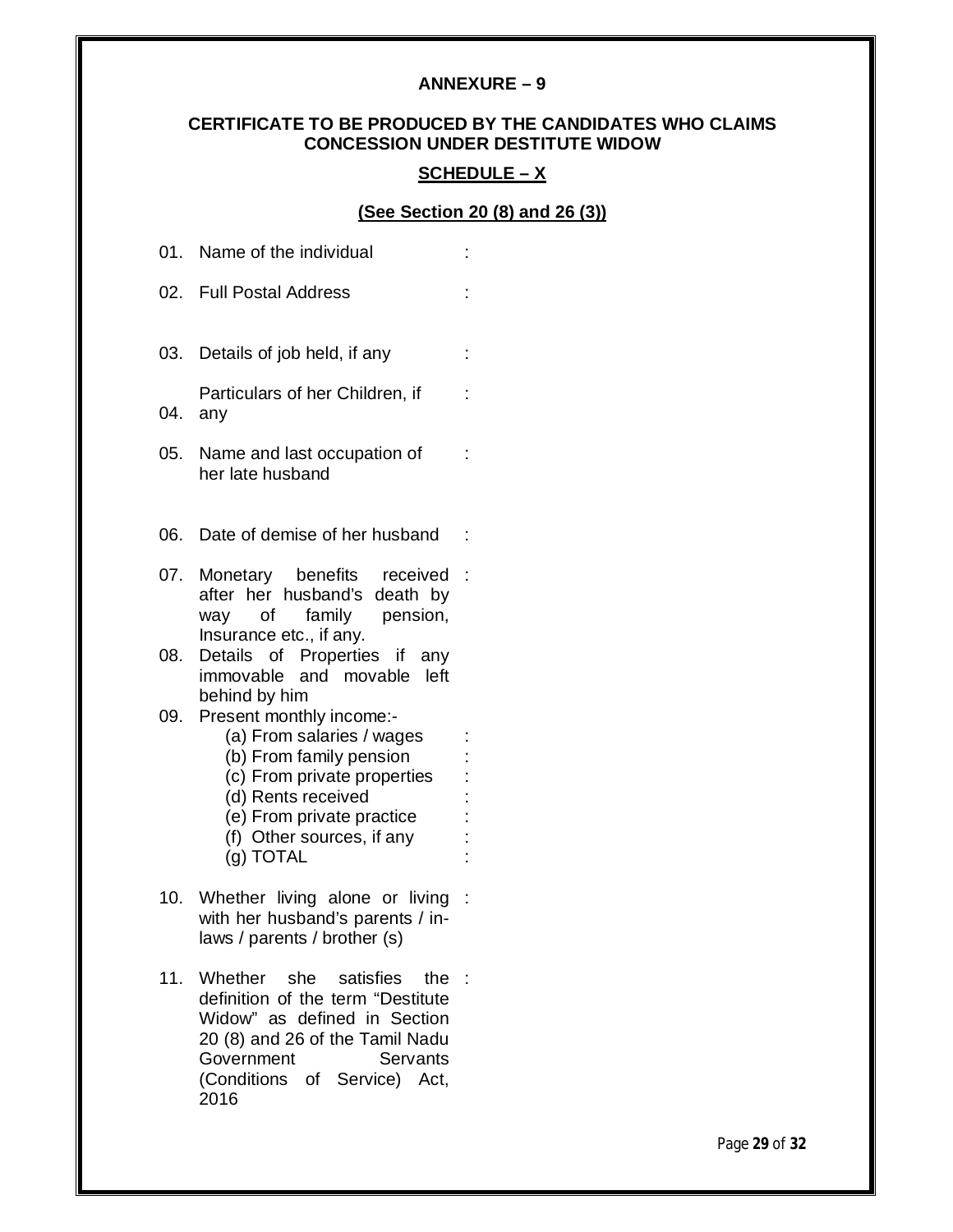Certified that I have verified the particulars furnished by the individual and satisfied myself as to the correctness of her claim with reference to the definition of the term "Destitute Widow" in Section 20 (8) and 26 of the TamilNadu Government Servants (Conditions of Service) Act, 2016.

Certificate Reference No: Signature :

Place: Name : Name : Name : Name : Name : Name : Name : Name : Name : Name : Name : Name : Name : Name : Name :  $\sim$  Name :  $\sim$  Name :  $\sim$  Name :  $\sim$  Name :  $\sim$  Name :  $\sim$  Name :  $\sim$  Name :  $\sim$  Name :  $\sim$  Name :  $\$ 

Date: Date: Designation :

Revenue Divisional Officer / Assistant Collector / Sub-Collector.

Explanation:- The above certificate should be issued only by the Revenue Divisional Officer or the Assistant Collector or the Sub-Collector concerned.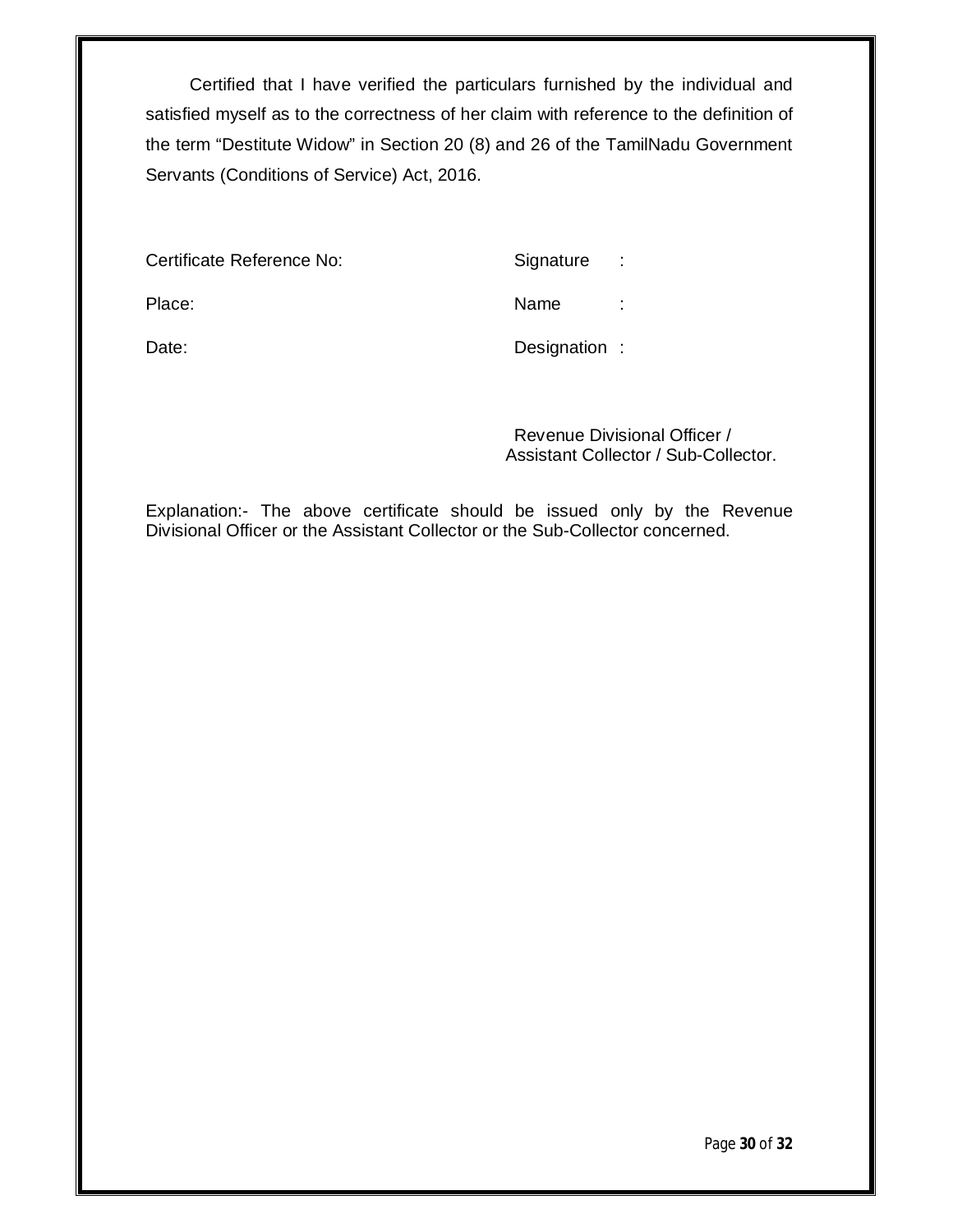#### **DISCLAIMER**

"The applicants while applying for the recruitment should furnish the details of equivalence of qualification declared in the form of Government order issued prior to the date of this Notification, if any, and produce the same when called for by Medical Services Recruitment Board, failing which their application will be rejected. The Government Orders regarding equivalence of qualification issued after the date of this Notification will not be accepted."

#### **Member Secretary**